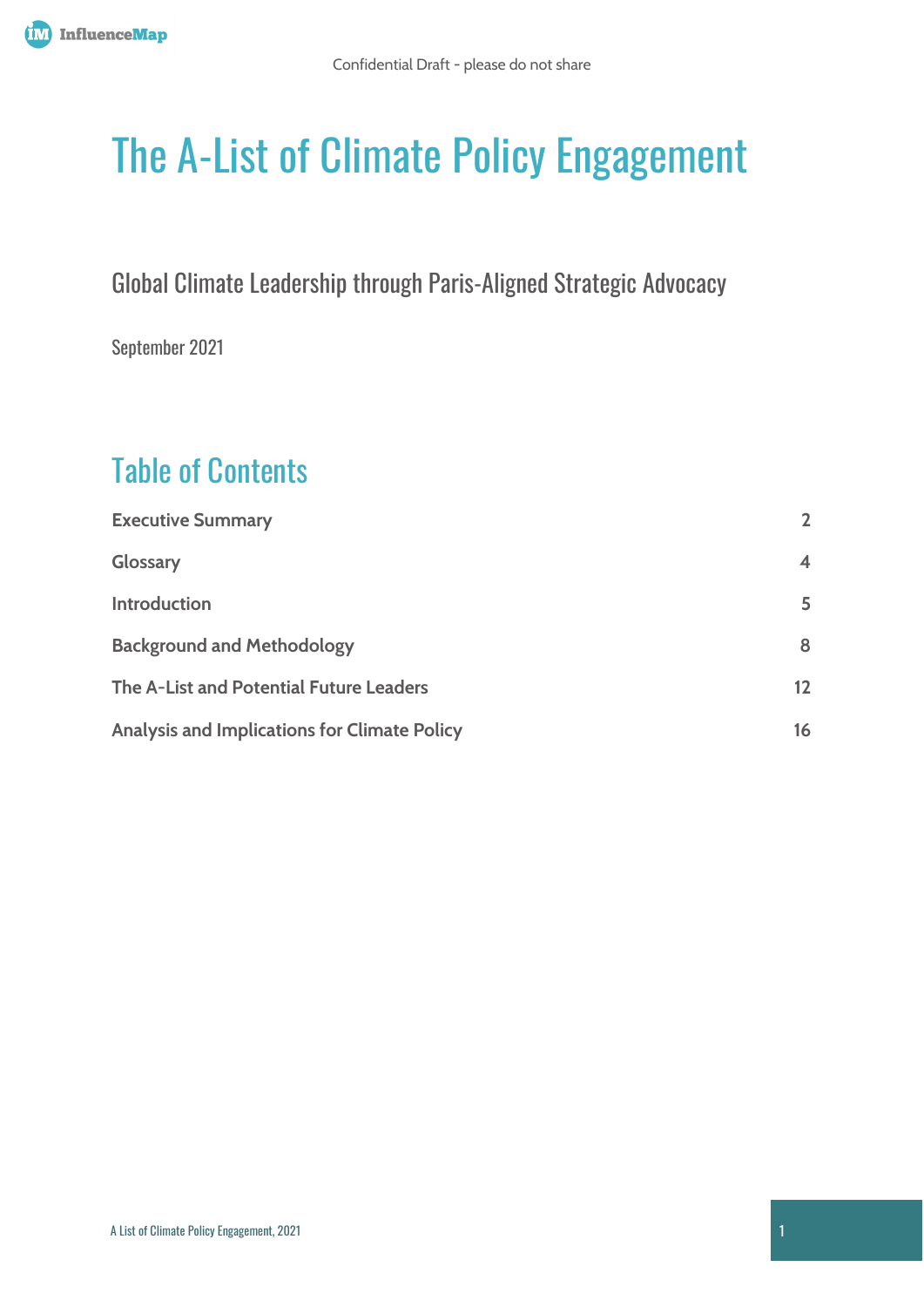### <span id="page-1-0"></span>Executive Summary

- **InfluenceMap's 2021 A-List of Climate Policy Engagement identifies corporate leaders advocating for ambitious climate policy across a range of sectors and regions.** To qualify, a company must exhibit sufficient support for ambitious climate policy, strategic levels of engagement with climate policy, and leadership in its sector. Links to industry associations egregiously opposing climate policy can disqualify a company from the list.
- **Many of the 2021 leaders are legacies from InfluenceMap's 2018 A-List of Climate Policy report:** Unilever, Iberdrola, Nestlé, Enel, Tesla, IKEA, Royal DSM, EnBW, SSE, and AkzoNobel have all continued to advocate for ambitious climate policy in their respective jurisdictions. This year's A-List also adds utilities Exelon, E.ON, Ørsted A/S, Pacific Gas and Electric, and Edison International, as well as industrial company Acciona.
- In addition to the A-List of corporate leaders, this report offers 17 'Potential Leaders' which **appear to be on the right track**. These are held back for reasons such as low engagement or extreme misalignment with their industry associations. Two Japan-based corporates – Aeon and Takeda Pharmaceutical – make this list. While neither appears sufficiently active on climate, their existing support for ambitious climate policy in Japan suggests the potential for future leadership.
- The Utilities sector appears to be the most active and positive on climate policy overall, **particularly in Europe, whereas only one company from the Automotive sector – Tesla – makes the A-List.** This report also highlights a handful of companies such as Maersk in the shipping sector which do not meet all criteria for A-List or 'Potential Leader' status, but which stand out in their sector for relatively positive climate advocacy.
- **Industry association misalignment is a common factor eliminating companies from the A-List, particularly in the US.** For example, US companies Microsoft and Salesforce along with European companies Siemens AG and Schneider Electric appear to remain members of US groups like the National Association of Manufacturers and/or US Chamber of Commerce without disclosing any real efforts to align these groups with their positions on climate policy.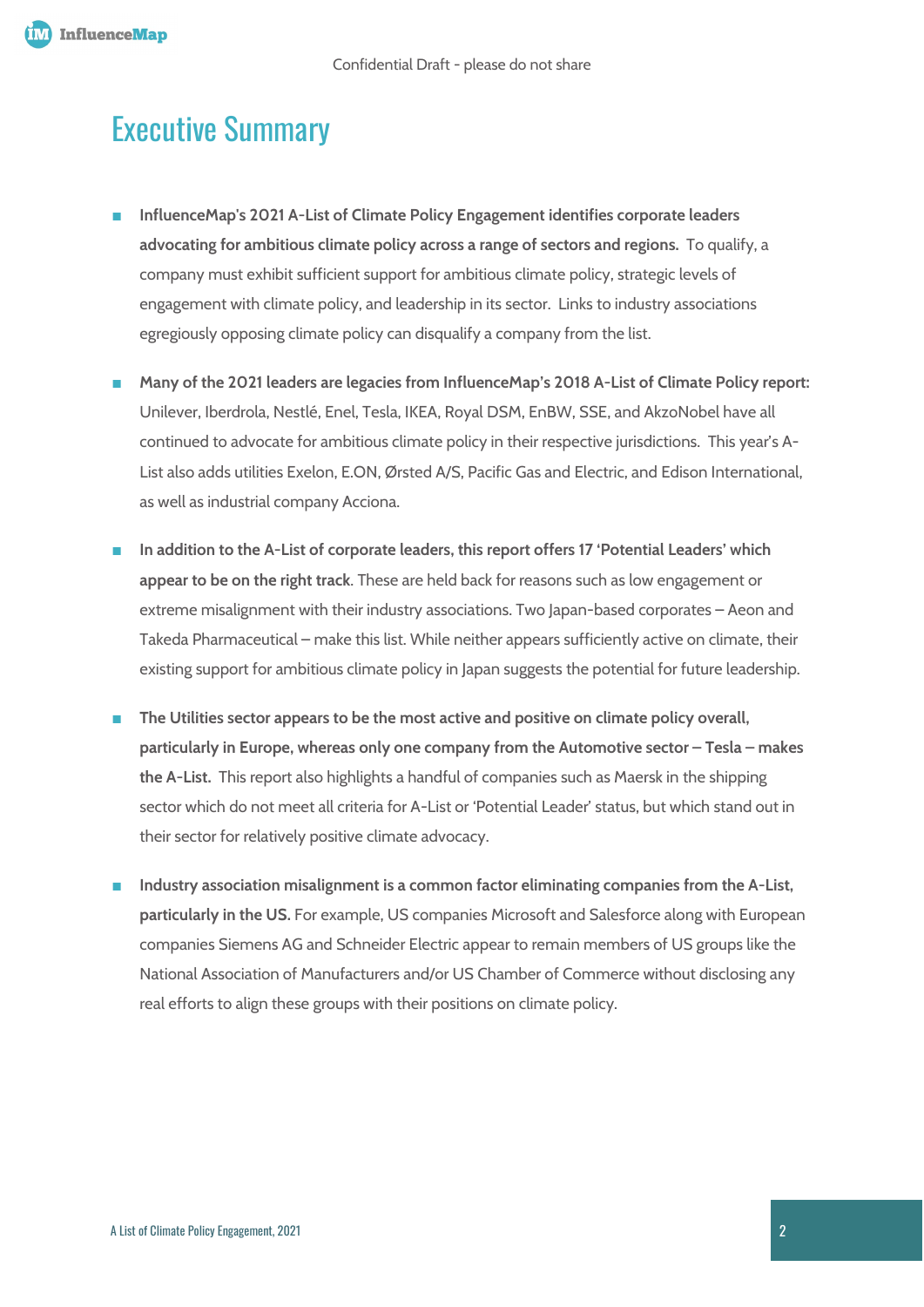■ **European companies make up the majority of the A-List, having consistently and actively supported Paris-aligned climate policy in the EU. Conversely, companies from regions such as the US, Japan, Australia, and Canada are largely missing from the list, which could be a major reason for the lack of binding, progressive climate policy in these regions.** Active support from the European corporate sector has likely amplified the leadership of the EU on climate since the Paris Agreement, while insufficient or obstructive activity from the corporate sector and its industry groups has held back climate policy in much of the rest of the world.



### The Global A List of Climate Policy Engagement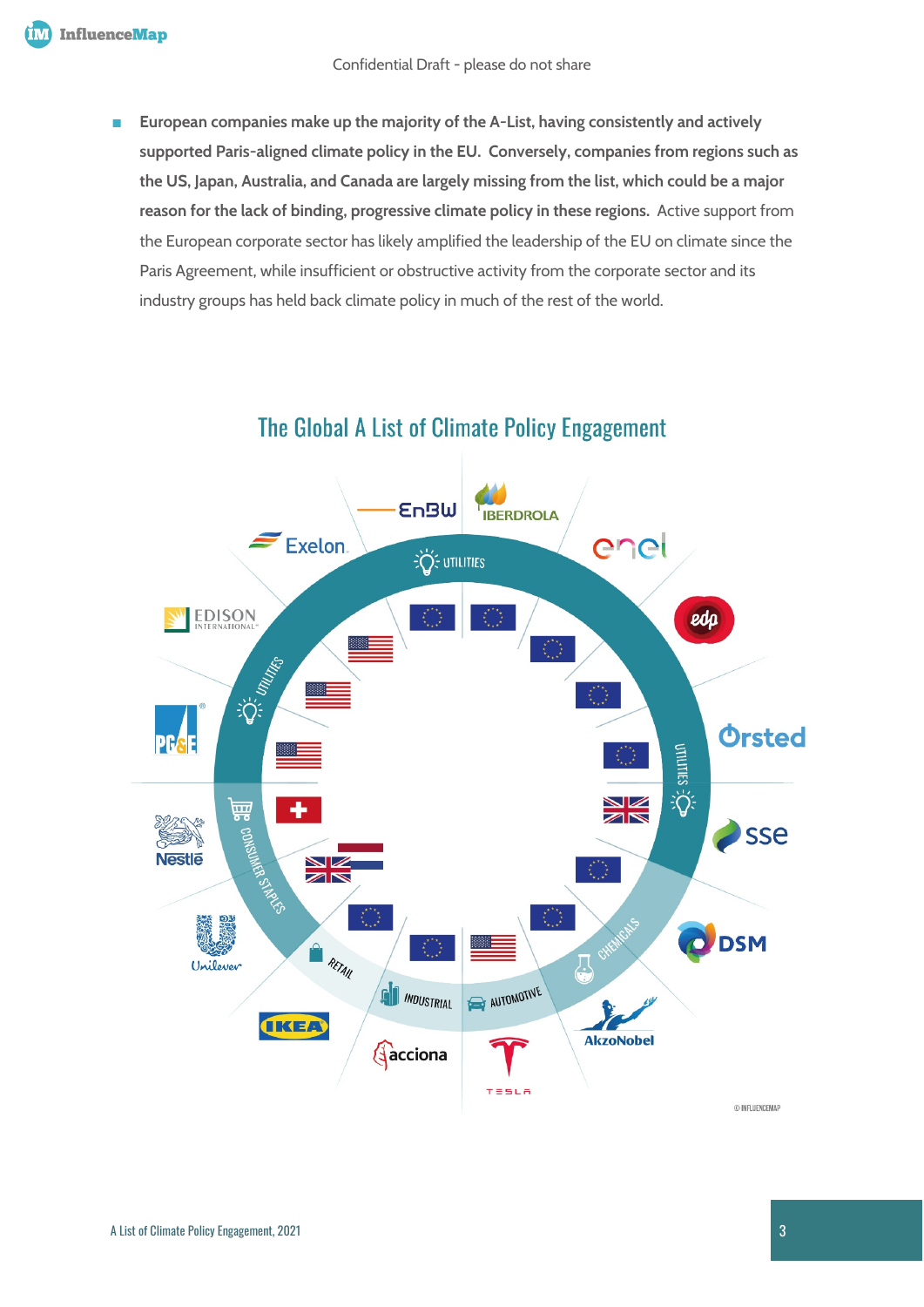### <span id="page-3-0"></span>**Glossary**

- **Climate Policy Engagement** In 2013 the UN issued the *Guide for Responsible Corporate [Engagement in Climate Policy](https://www.unglobalcompact.org/library/501)* which describes a range of corporate activities which can be defined as engagement. These range from advertising and social media to public relations, sponsoring research, direct contact with elected officials, and participation in policy advisory committees.
- **Data Sources**  InfluenceMap's *[methodology](https://influencemap.org/page/Our-Methodology)* looks for evidence of engagement with climate policy from various data sources: D1 - Organizational websites; D2 - Social media; D3 - CDP disclosures; D4 - Regulatory consultations; D5- Media; D6 - CEO messaging; and D7 - Financial disclosures.
- **Investor Expectations on Corporate Climate Policy Engagement Various investor** representatives (UN PRI, IIGCC) have set out expectations regarding how companies should manage their climate policy engagement processes, focused on broader governance and disclosure processes. *[InfluenceMap](https://influencemap.org/page/Our-Methodology)* relies on the structure of these to assess corporate policy engagement processes and disclosures.
- **Influencer** Refers to entities funded by the corporate sector whose whole or partial function is to influence government policy & regulations. These consist of industry associations, federations, Chambers of Commerce, corporate advocacy groups and think tanks.
- **Organization Score** Within InfluenceMap's *[scoring system](https://influencemap.org/page/Our-Methodology)* this is a measure of an organization's engagement against Climate Policy benchmarks such as the IPCC. Above 75 indicates support, below 50 increasing opposition. Applies to all organizations, both corporations and influencers.
- **Relationship Score (0-100)** Within InfluenceMap's scoring system this is a measure of the aggregate of a corporation's climate policy engagement via industry associations it has links to. Applies only to corporations. This incorporates a relationship link metric which tempers the impact on the overall score depending on the nature of the relationship between the corporation and that specific industry association.
- **Performance Band (A+ through F)** Within InfluenceMap's scoring system this is a measure of a corporation's climate policy engagement accounting for its own and its industry associations' activity on a scale of A through F scale (A = support, F = opposition). Applies only to corporations.
- **Engagement Intensity (EI)** Within InfluenceMap's scoring system this is a measure of the level of policy engagement (positive or negative). Above 12% indicates active engagement, while above 25% indicates highly active or strategic engagement. Below 12% indicates relatively limited engagement.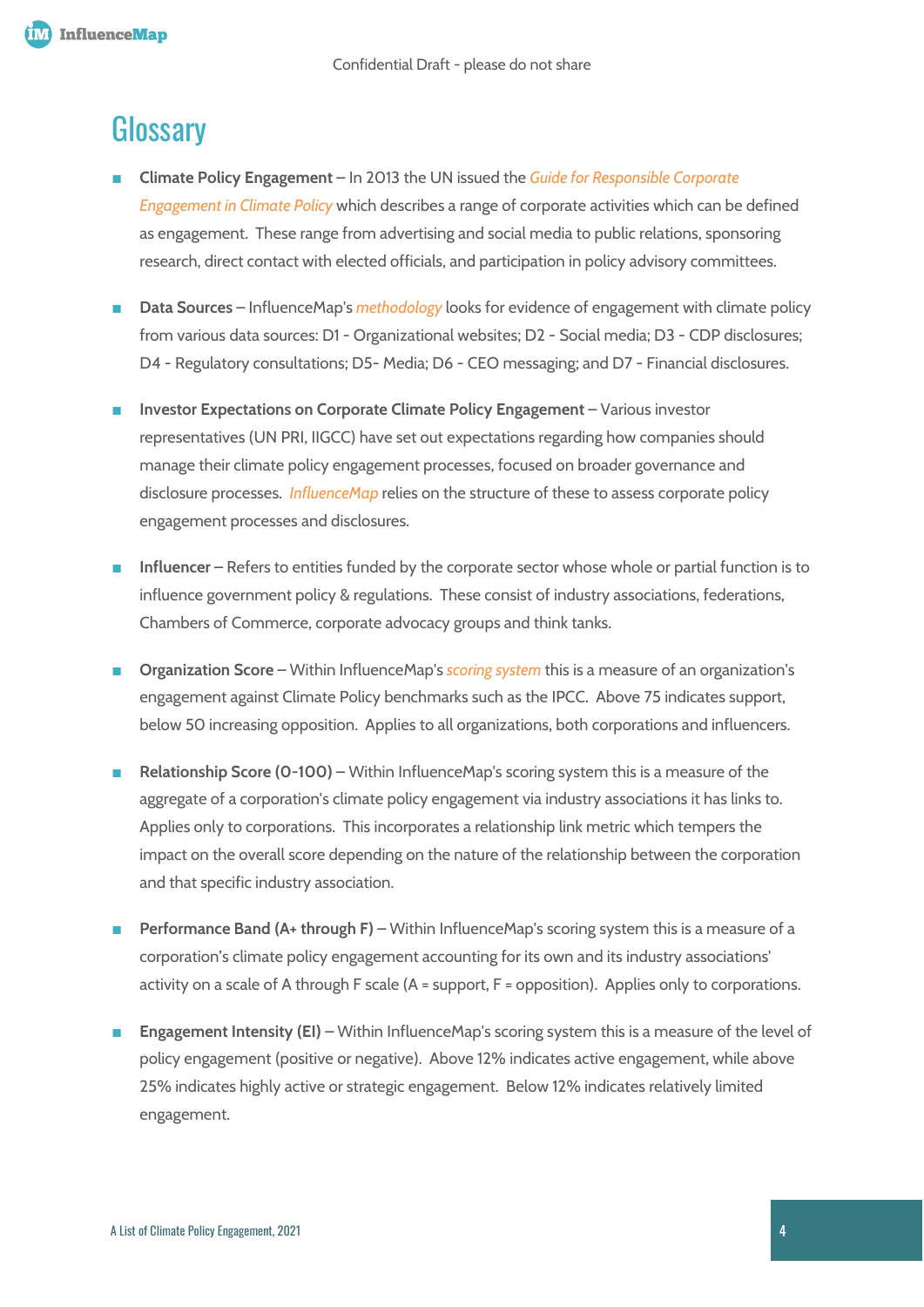### <span id="page-4-0"></span>**Introduction**

#### **Climate Change and Corporate Influence**

The IPCC's October 2018 *[Special Report on Global Warming of 1.5°C](https://www.ipcc.ch/sr15/)* laid out the urgency to act on climate change and the impacts associated with global warming in excess of 1.5C. In May 2021, the International Energy Agency (IEA) reiterated these findings in its *['Net Zero by 2050'](https://www.iea.org/reports/net-zero-by-2050)* report. Strikingly, the IEA recommended no new coal, oil, or fossil gas fields beyond those already committed to from 2021. Several months later, in August 2021, the IPCC published its Sixth Assessment Report underscoring the world's trajectory toward warming greater than 1.5C. Both the IEA and IPCC have stressed the need for decisive policy interventions by governments around the world to drive the energy transition and lower greenhouse gas emissions. Despite this urgent, science-based guidance, the policy plans of the world's governments remain misaligned from global climate goals. According to the *[International Energy Agency's](https://iea.blob.core.windows.net/assets/20959e2e-7ab8-4f2a-b1c6-4e63387f03a1/NetZeroby2050-ARoadmapfortheGlobalEnergySector_CORR.pdf)* Net Zero by 2050 report, under current policies globally, we are on track for +2.7C of warming by 2100 (with 50% probability).

A key reason for this gap in ambition is both historical and ongoing opposition on a global scale by corporate vested interests. Details of this narrative are contained within InfluenceMap's *[corporate](https://influencemap.org/climate-lobbying)  [policy engagement](https://influencemap.org/climate-lobbying)* online report. In 2015, InfluenceMap developed the world's leading platform analyzing corporate engagement on climate policy to bring clarity to the issue of corporate influence. InfluenceMap's analysis and metrics inform the global institutional investor community including the [C](https://climateaction100.files.wordpress.com/2019/12/ca100-2019-progress-report-japanese.pdf)*[limate Action 100+](https://www.climateaction100.org/)* (CA100+) investor engagement process, representing 540 investors with over \$52 trillion in assets collectively under management.

#### **InfluenceMap's Approach**

To define policy engagement, InfluenceMap relies on the 2013 *[UN Guide for Responsible Corporate](https://www.unglobalcompact.org/library/501)  [Engagement in Climate Policy,](https://www.unglobalcompact.org/library/501)* which defines a list of activities that constitute corporate climate engagement. These range from advertising, social media, public relations, sponsoring research, direct contact with regulators and elected officials, funding of campaigns and political parties, and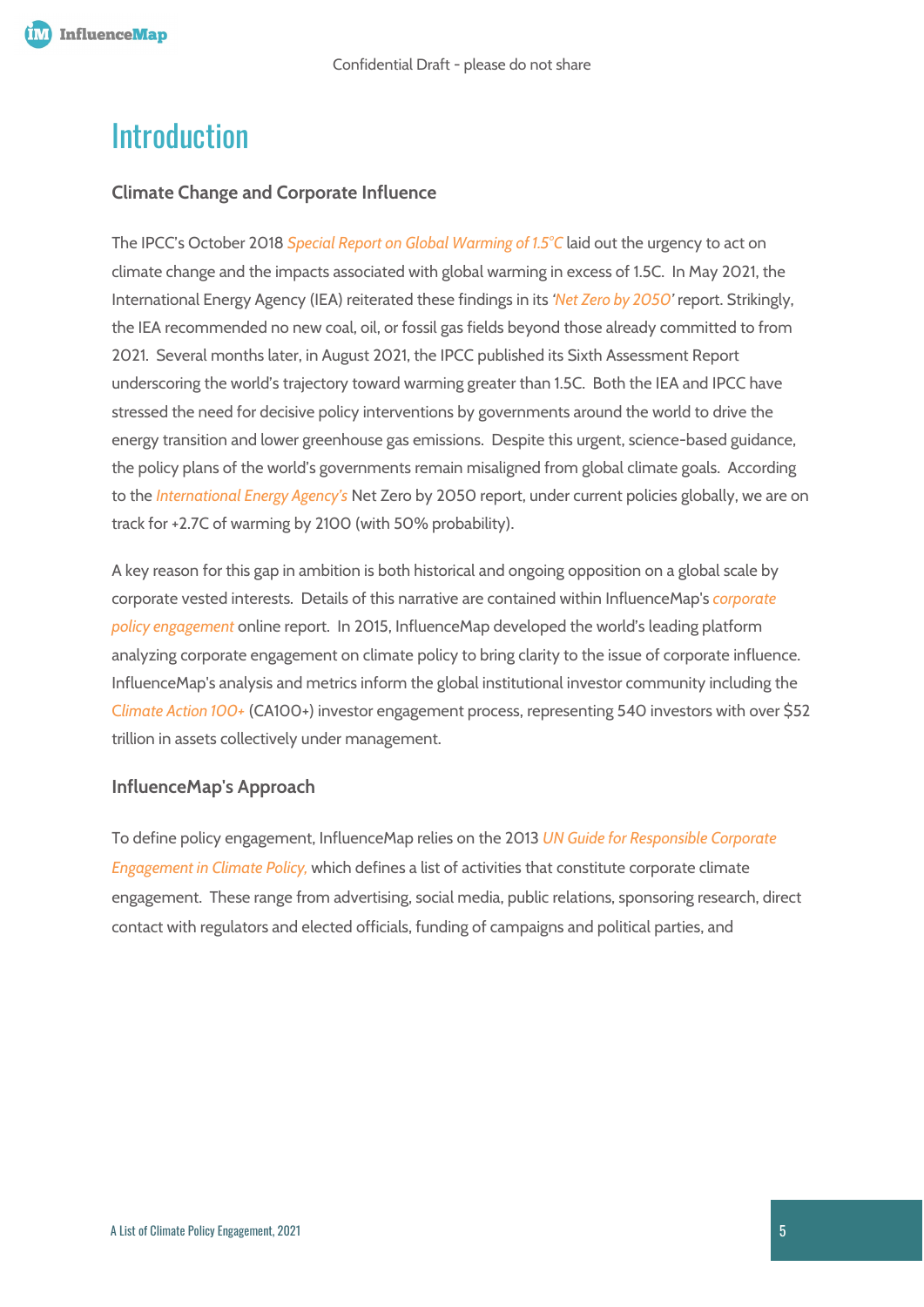participation in policy advisory committees. Given that corporate lobbying disclosures generally exclude most of the activities covered in the UN Guide, providing a narrow view of a company's influence, InfluenceMap's *[methodology](https://influencemap.org/page/Our-Methodology)* uses a range of data sources to capture the policy outcomes sought by companies. While InfluenceMap's system is unable to capture **all** information on corporate lobbying due to disclosure/data limitations, there is sufficient data to generate behavioral metrics on climate policy positions and the intensity of the lobbying efforts. It is accepted that there are also a range of "unknown" lobbying activities underway and assumed that these are motivated by the same policy outcomes associated with the known activities, as in the "tip of the iceberg."



InfluenceMap's platform also covers over 150 industry associations engaged on climaterelated policy. It assesses their climate lobbying activities, as well as the links between them and the 350 corporate entities likewise assessed under the platform, providing a direct point of comparison between what companies are communicating on climate policy (their Organization Score) and the detailed lobbying activities of their industry associations (their Relationship Score).

In 2017, InfluenceMap introduced the concept of a corporation's *Carbon Policy Footprint* (or *Scope 4 Emissions*), a metric to be considered alongside its physical scope 1, 2 and 3 emissions (direct, supply chain, and product emissions, respectively). The methodology for scoring and ranking companies and industry associations based on their Carbon Policy Footprint is available *[here](https://influencemap.org/page/Our-Methodology)*. It produces three metrics:

- The **Organization Score** (0 to 100) indicates how supportive or opposed a company is towards climate policy aligned with the Paris Agreement.
- The **Engagement Intensity** (0 to 100) indicates the intensity of this engagement activity, whether supportive or oppositional to climate policy.
- The **Relationship Score** (0 to 100) measures how supportive or opposed the aggregate of a company's industry associations are toward climate policy aligned with the Paris Agreement.

The Organization Score and Relationship Score combine to form the *Performance Band (A to F),*  which represents the full measure of a company's direct and indirect engagement with climate policy.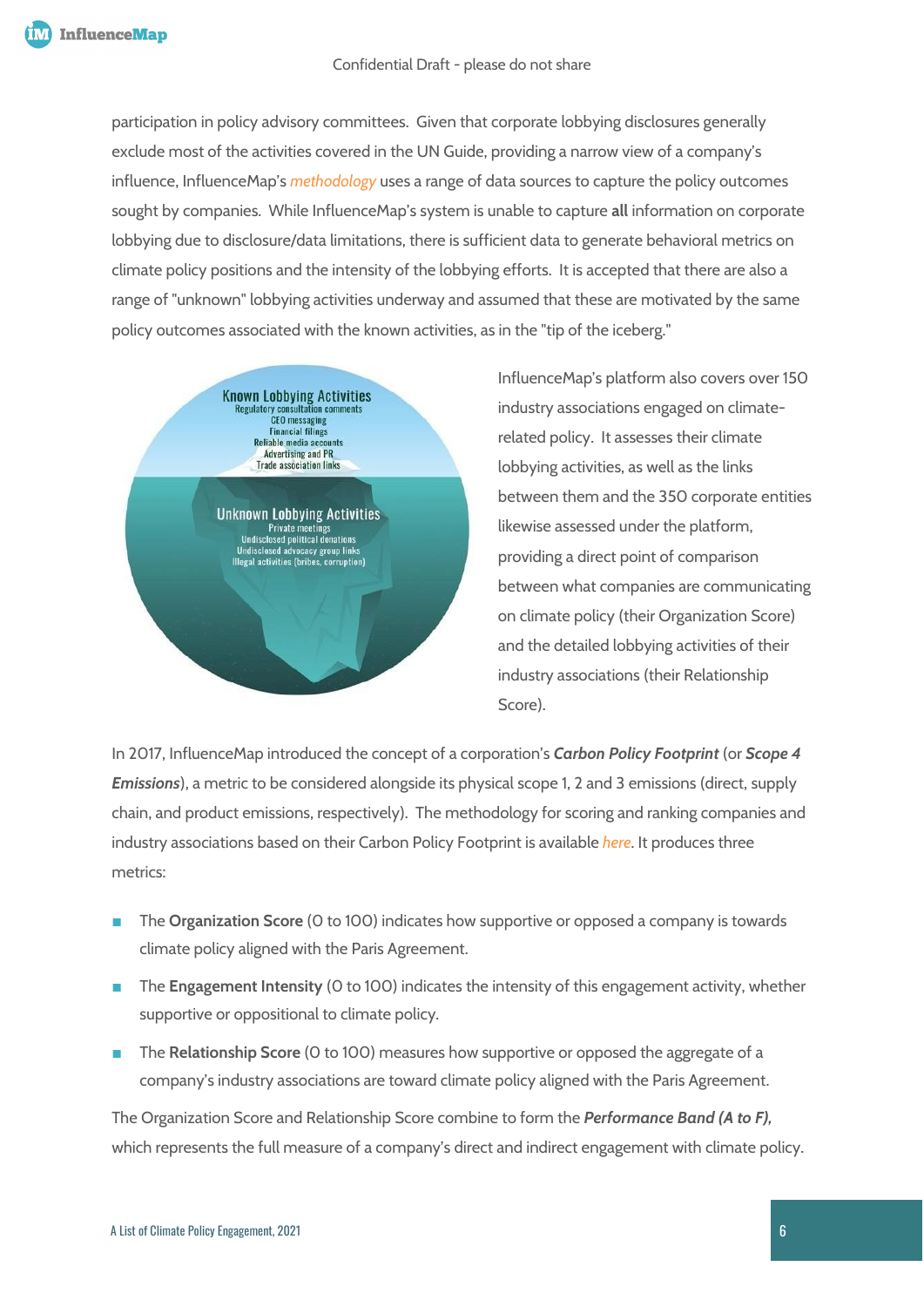#### **The Global Climate Lobbying Landscape**

The metrics explained above can be plotted on a quadrant chart to compare different companies' influence over climate policy. The graph chart below shows a range of the world's largest corporations, coded by sector, and their climate policy engagement behavior. The data behind this chart is based on corporate climate policy engagement in major global economies including the US, Canada, Europe, Japan, Australia, and Asia.



A key reason for the continued lack of meaningful climate policy globally is the strategic opposition from the companies on the upper left-hand side of this plot, which continue to "outgun" the strategic support of the smaller number of companies on the right-hand side. The vast majority of companies are concentrated in the lower half of the chart, representing minimal engagement. In addition, the majority of companies appearing on the uppermost corner on the right are from the utilities sector. The movement of the currently silent firms from other sectors, particularly those with considerable economic or political clout, could go a long way to redressing this imbalance and clearing the way for decisive action on the climate emergency.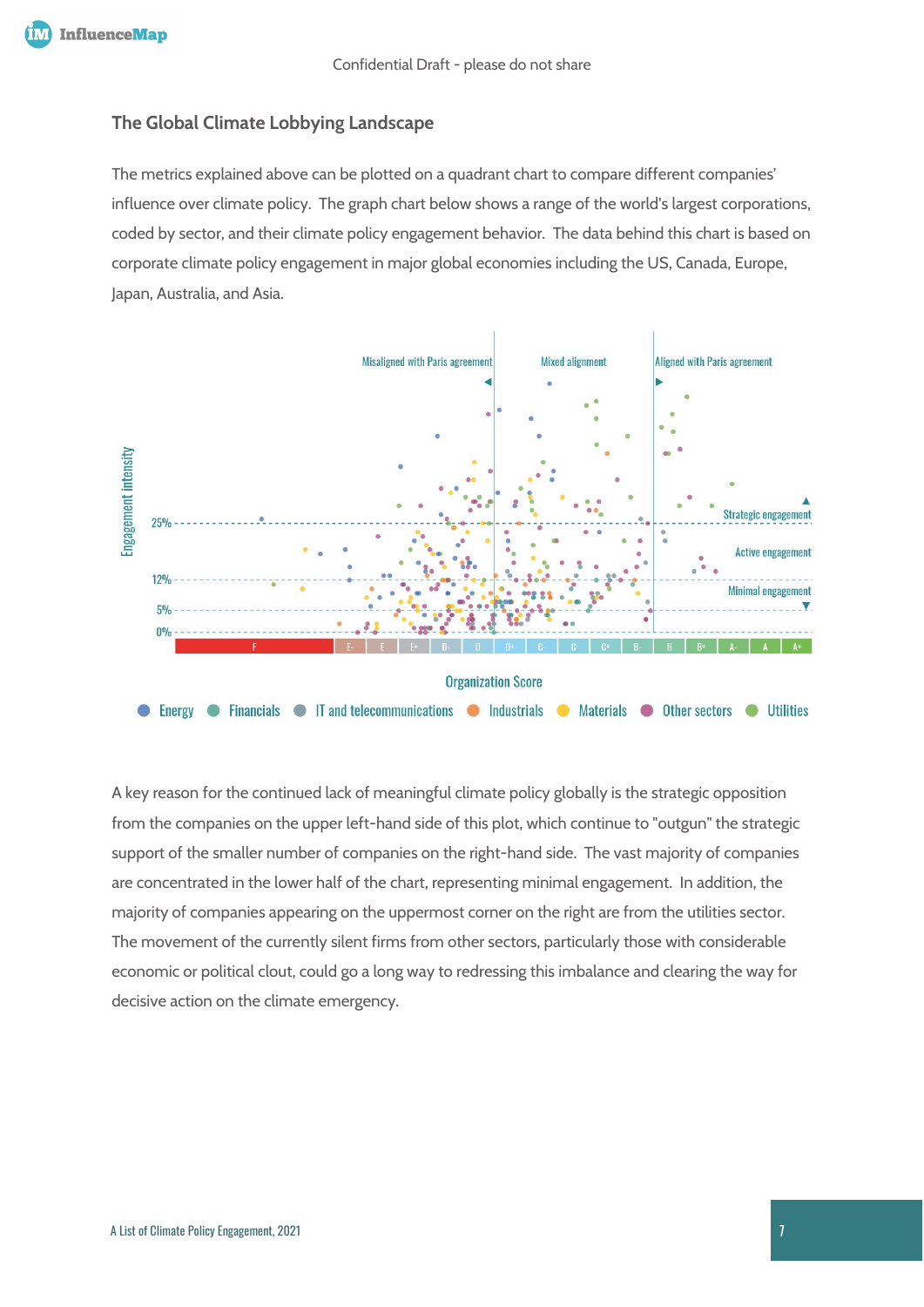### <span id="page-7-0"></span>Background and Methodology

#### **Corporate Climate Policy Leadership**

Widespread acceptance of the urgent need for climate policy progress combined with growing understanding of the lobbying issue has triggered pressure on the corporate sector to reform its climate policy engagement. Tracking by InfluenceMap has found over 5,000 articles either partially or wholly focused on the topic since the start of 2019 alone. This pressure is primarily directed at companies in the fossil fuel value chain, many of which are targets of the *[Climate Action 100+](http://www.climateaction100.org/)* investor engagement process which has prioritized corporate lobbying. While analyzing negative engagement is crucial, key stakeholders such as investors, civil society groups, the media and even the corporate sector itself are also working to define what constitutes positive corporate climate policy advocacy.

Toward this aim, InfluenceMap's *[A-List of Climate Policy Engagement](https://influencemap.org/report/The-A-List-of-Climate-Policy-Engagement-ba3251ef6c09b397ddec7c79de2c8565)* was released in 2018, choosing 20 global companies from a variety of sectors which exhibit elements of best practice in climate policy engagement (see Appendix B for the full 2018 list). The report was cited by Environmental Defense Fund in its *[Blind Spot](https://business.edf.org/insights/the-blind-spot-climate-policy-leadership/)* report from 2019 as the only corporate rating system to account for policy advocacy on climate, stating "the most powerful tool companies have to fight climate change is their political influence."

Since 2018, many new initiatives have launched around the issue of corporate influence. In 2019, 11 NGOS including Environmental Defense Fund (EDF), Ceres, Union of Concerned Scientists, and others jointly launched the *[AAA Framework for Climate Policy Leadership](https://business.edf.org/insights/aaa-leadership-framework/)*. According to the AAA framework, companies should:

- Advocate: Advocate for Paris-aligned climate policy.
- Align: Align the lobbying of their industry associations with the goal of net-zero emissions by 2050.
- **Allocate**: Allocate political giving and funding of third-party organizations with Paris-aligned advocacy. *[1](#page-7-1)*

In addition, CERES released its *[Blueprint for Responsible Policy Engagement on Climate Change](https://www.ceres.org/resources/reports/blueprint-responsible-policy-engagement-climate-change)* in 2020, while *[Climate Voice](https://climatevoice.org/about/)* launched a campaign to "mobilize the voice of the workforce to urge companies to go "'all in' on climate, both in business practices and policy advocacy." In 2020, The B Team published

<span id="page-7-1"></span>*<sup>1</sup> The third "A" of the AAA framework –* **Allocating** *political spending to third party groups such as think tanks and policymakers – is recognized as a crucial area of climate policy advocacy. However, InfluenceMap's research currently does not track this area of influence due to almost universally poor disclosure by the corporate sector on political spending. For the purposes of this report, InfluenceMap focuses on the first two "A"s of the AAA framework:* **Advocating** *positively and actively and* **Aligning** *indirect influence.*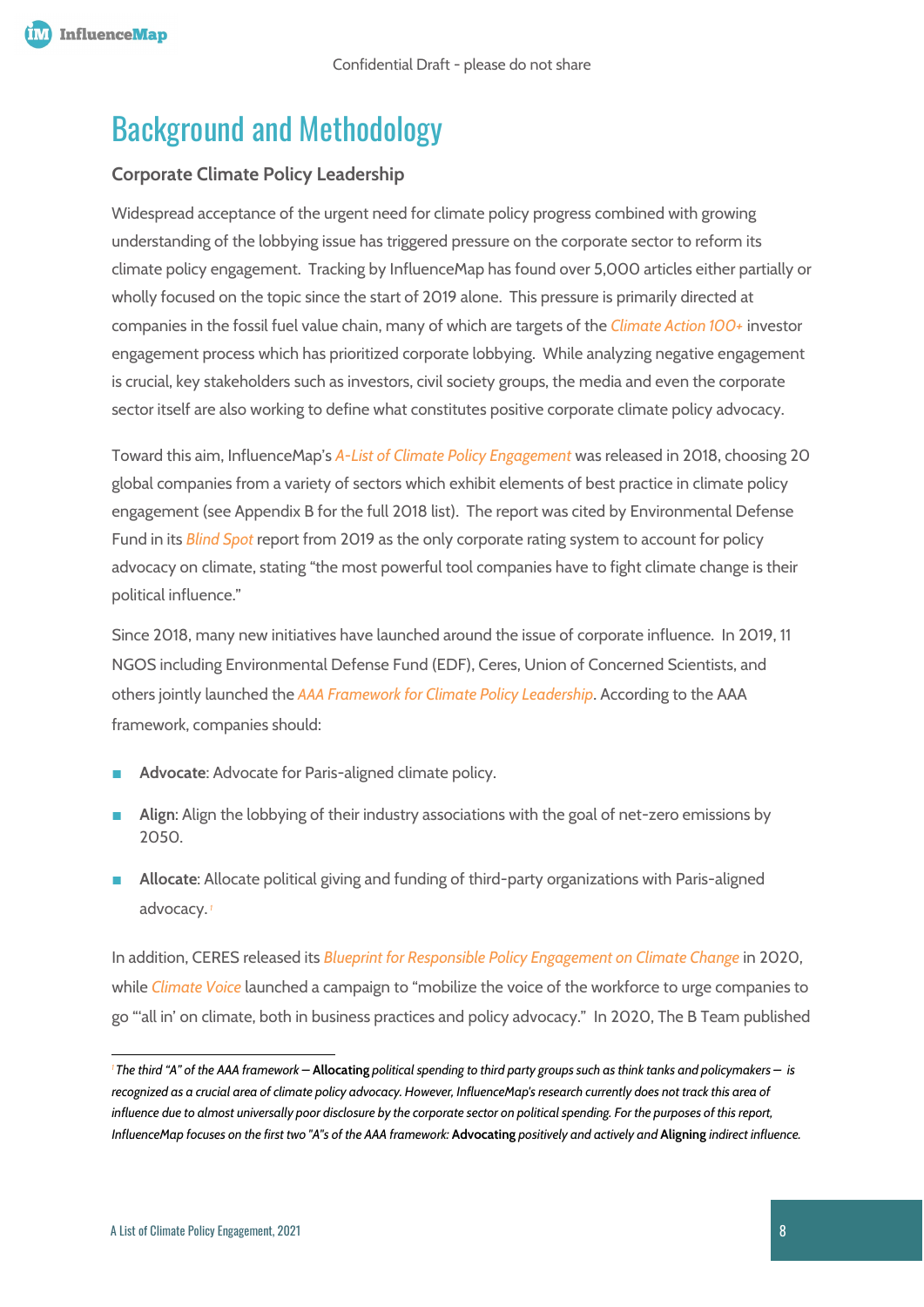a *[toolkit](https://bteam.org/our-thinking/reports/addressing-trade-association-misalignment-on-climate-policy)* of suggested actions to address industry association misalignment on climate policy, which has been used by more than 10 companies. Each of these initiatives build on the expectations formalized by investor-representative groups such as *[UN PRI](https://www.unpri.org/Uploads/i/k/t/Investor-Expectations-on-Corporate-Climate-Lobbying_en-GB.pdf)* and the *[IIGCC](https://www.iigcc.org/download/investor-expectations-on-corporate-lobbying/?wpdmdl=1830&refresh=5e941e9842c431586765464)*, offering further guidance on best practice in climate policy engagement.

#### **Industry Associations and Indirect Influence**

Industry associations and federations around the world have a clear function to influence policy in the interests of their corporate members. The most powerful lobbying groups in Washington, Brussels, and Tokyo are instrumental in shaping climate and energy policy in their regions. The *UN [Guide for](https://www.unglobalcompact.org/library/501)  [Responsible Corporate Engagement in Climate Policy](https://www.unglobalcompact.org/library/501)* clearly outlines the important role they play.

Cross-sector industry associations, in particular, tend to adopt highly negative climate positions, indicating strong misalignment between them and their more positive members. InfluenceMap's *[2019](https://influencemap.org/report/Trade-Groups-and-their-Carbon-Footprints-f48157cf8df3526078541070f067f6e6)  [Industry Association Carbon Policy Footprint](https://influencemap.org/report/Trade-Groups-and-their-Carbon-Footprints-f48157cf8df3526078541070f067f6e6)* ranked the US Chamber of Commerce, Japan Business Federation, and BusinessEurope as the  $2^{nd}$ ,  $7^{th}$ , and  $12^{th}$  most influential groups on climate globally from a list of 30. These groups claim to represent all sectors of the economy, which increases their political-economic clout among decision-makers:

- The **US Chamber of Commerce** [states](https://www.uschamber.com/about-us/about-the-us-chamber) that members "count on the Chamber to be their voice in Washington, D.C." and claims to be the "world's largest business organization representing the interests of more than 3 million businesses of all sizes, sectors, and regions."
- **BusinessEurope** [states](https://www.businesseurope.eu/mission-and-priorities) that it is the "leading advocate for growth and competitiveness at European level" and that its mission is to "work on behalf of member federations to ensure that the voice of business is heard in European policy-making."
- **The Japan Business Federation** [states](https://www.keidanren.or.jp/en/profile/pro001.html) that it "establishes consensus in the business community on a variety of important domestic and international issues for their steady and prompt resolution."

In the plot below, the majority of industry associations assessed by InfluenceMap appear to the left of the chart, representing climate policy engagement that is misaligned from the Paris Agreement. A much smaller number of industry associations are engaging positively and actively on climate policy. These groups mostly represent utilities and renewable energy companies. While the same dynamic exists in the corporate sector, with fossil fuel value chain companies "outgunning" positively engaging companies, it appears even more evident among industry groups. The prevalence of highly strategic,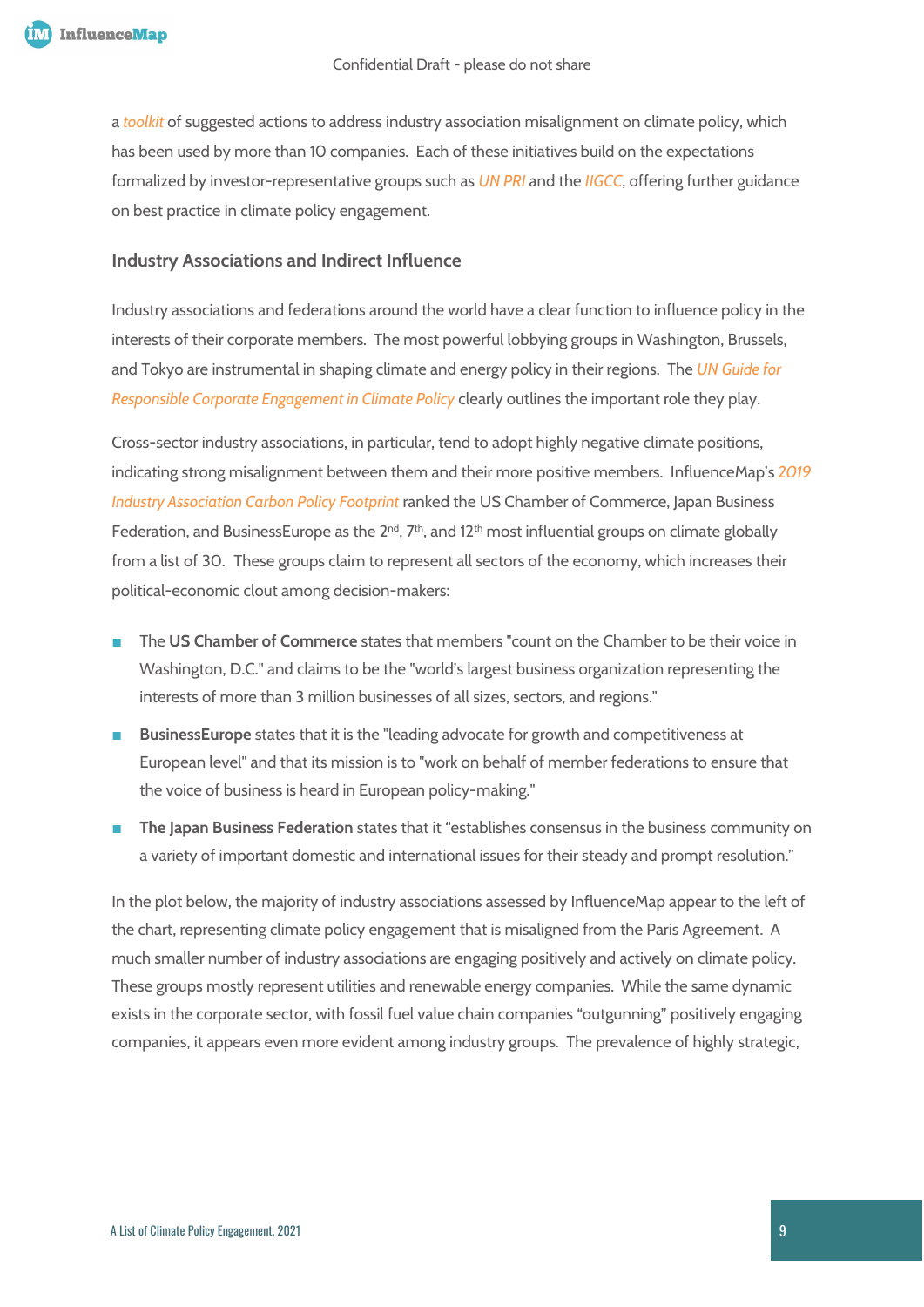

negative industry associations suggests that engagement from equally active, positive groups are important for tipping the scales of climate action globally.

This report highlights several leading industry groups such as Advanced Energy Economy in the US, Confederation of British Industry and Corporate Leaders Group in the UK and EU, and Japan Climate Leaders Partnership in Japan. Additional regional leaders include the Carbon Market Institute, a highly active cross-sector association in Australia. These groups represent many of the 2021 A-List companies identified in this report. On the other hand, strong links to highly negative groups disqualified some companies from the list. For more details, see the *methodology* section below.

#### **The 2021 A-List Methodology**

To determine the 2021 A List in Climate Policy, InfluenceMap relied upon its established system for assessing corporations and industry associations. InfluenceMap selected the potential A-Listers from a universe of 350 of the world's largest industrial companies*[2](#page-9-0)* as determined by the Forbes 2000 list (based on a blend of economic size indicators). For the purposes of the 2021 report, InfluenceMap worked with a group of key civil society groups: World Resources Institute, Environmental Defense Fund, Climate Voice, The B Team, Cambridge Institute for Sustainability Leadership, UN Principles for Responsible Investment, World Wildlife Fund, Korea Sustainable Investing Forum, Institute for Global Environmental Strategies (IGES), and Asia Investor Group on Climate Change (AIGCC). Each group

<span id="page-9-0"></span><sup>2</sup> *The scoring universe for the 2021 A-List excludes finance and insurance companies as well as companies based in China, based on InfluenceMap's current ability to access and assess evidence of corporate influence in the region.*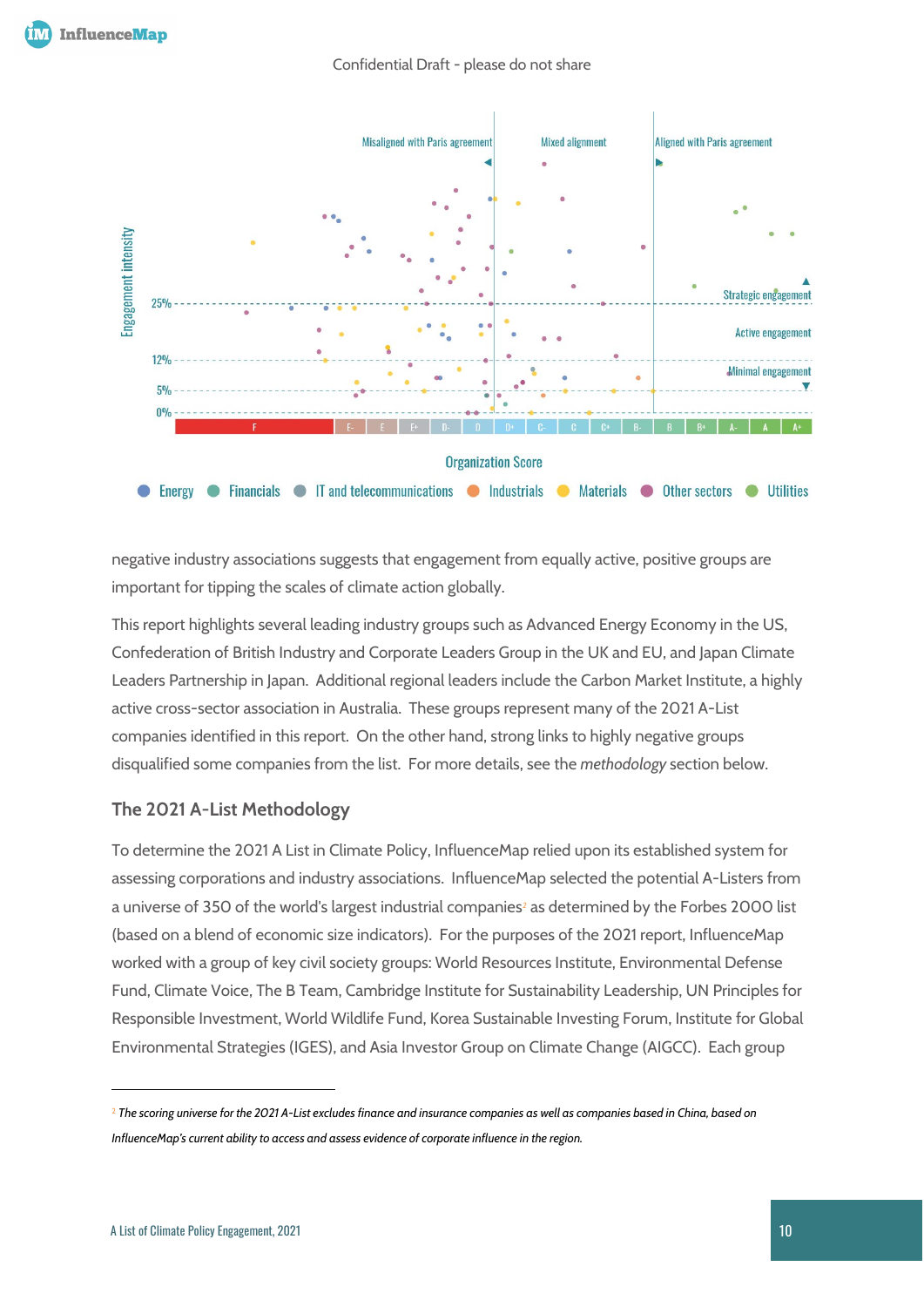was invited to nominate several companies from the Forbes 2000 they deemed to have A-List potential, which were then added to the population of 350 and likewise evaluated. It is recognized that due to the relatively small number of companies in the scoring universe, InfluenceMap's system may not be able to determine climate policy advocacy leadership in all sectors of the economy.

Based on this data and in consultation with partners, InfluenceMap has devised criteria to identify corporate leaders. The following criteria were used to determine 2021 A-List status, with reference to InfluenceMap's scoring metrics noted above.

- Positive engagement: A company must achieve an *Organization Score* of 75% or above, indicating direct policy engagement activities that are aligned with the goals of the Paris agreement.
- **Strategic engagement**: InfluenceMap's *Engagement Intensity* measures a company's level of lobbying activity, whether positive or negative. Combined with a positive score, an EI of 25% or above is required to qualify for the A-List.
- **Sector Leadership:** InfluenceMap categorizes companies based on the Global Industry Classification Standard – MSCI system (GICS) sectors. To qualify for A-List status, a company must be in the top 25% of companies in its GICS sector and region based on its *Organization Score.*

**In addition, a company could be excluded from the A-List based on its membership in industry associations.** A company's *Relationship Score* represents an aggregate of its industry association lobbying. Like companies, industry associations assessed by InfluenceMap receive an Organization Score. A company could be disqualified from the A List should it have:

An overall Relationship Score under 45% or membership in 2+ industry associations with Organization Scores between 0-33%. In addition, the company must have failed to make a clear, public disclosure of its efforts to align its associations with its positioning on climate. *[3](#page-10-0)*

<span id="page-10-0"></span>*<sup>3</sup>* See *[here](https://influencemap.org/report/ca100-disclosure-review) for InfluenceMap's analysis and methodology for assessing corporate industry association reviews. Companies that meet the exclusionary criteria may still make the A-List should they have weak links to a small number of groups. To determine whether a company can still qualify, Influence calculates the extent to which a company's Total Score is due to its relationships. If under 30% of a company's Total Score is due to its relationships, it still qualifies for the A-List.*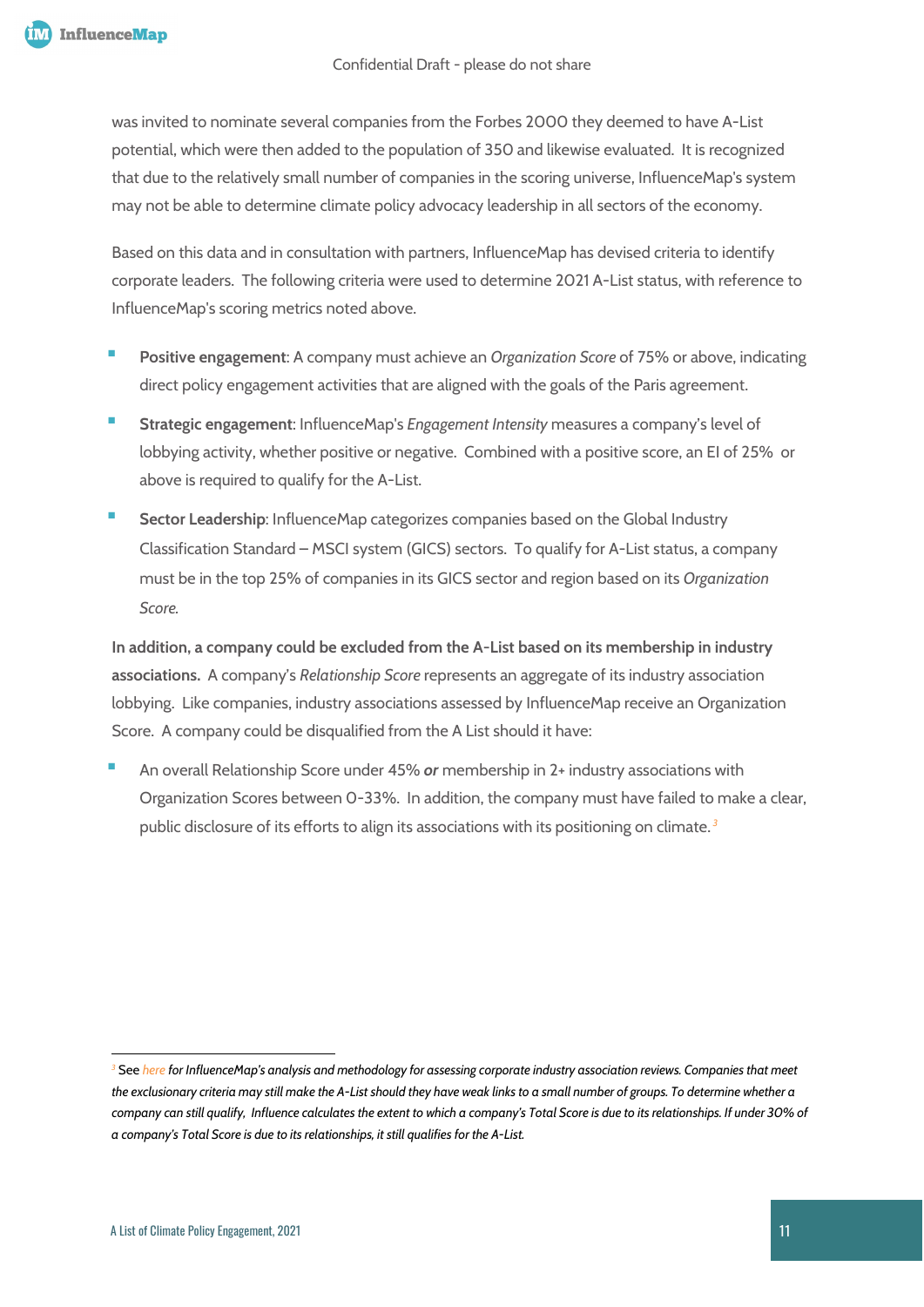### <span id="page-11-0"></span>The A-List and Potential Future Leaders

#### **The 2021 A-List of Climate Policy Engagement**

This year's A-list report identifies 8 companies which display all elements of best practice in climate policy engagement. Due in part to more stringent qualification criteria, including an increase in the required Engagement Intensity from 15% to 25%, the 2021 report arrives at a smaller number of corporate leaders than the 2018 A-List of Climate Policy. The 2021 findings also identify several companies which have fallen from the A-List since 2018, for reasons explained below.

A shorter 2021 A-List underscores the need for leaders in climate policy engagement to display consistently positive and active engagement.

| Company             | <b>Sector</b>           | <b>Country</b>       | <b>Organization</b><br><b>Score</b> | <b>Engagement</b><br>Intensity |
|---------------------|-------------------------|----------------------|-------------------------------------|--------------------------------|
| Unilever            | <b>Consumer Staples</b> | United Kingdom       | 88%                                 | 42%                            |
| Iberdrola           | <b>Utilities</b>        | Spain                | 87%                                 | 54%                            |
| <b>Nestlé</b>       | <b>Consumer Staples</b> | Switzerland          | 85%                                 | 26%                            |
| Enel                | <b>Utilities</b>        | Italy                | 82%                                 | 50%                            |
| Exelon <sup>4</sup> | <b>Utilities</b>        | <b>United States</b> | 82%                                 | 42%                            |
| Tesla               | Automotive              | <b>United States</b> | 80%                                 | 31%                            |
| Royal DSM           | Chemicals               | <b>Netherlands</b>   | 77%                                 | 35%                            |
| <b>IKEA</b>         | Retailing               | <b>Netherlands</b>   | 75%                                 | 41%                            |

It is also worth noting that globally, some of the most active and positive climate policy engagement comes from smaller companies. While the A-List identifies large-cap entities, the table below

<span id="page-11-1"></span><sup>4</sup> *While Exelon's Relationship Score falls below 45%, its Relationship score forms less than 30% of its Total Score, which means it is still eligible for the A-List. See footnote 2.*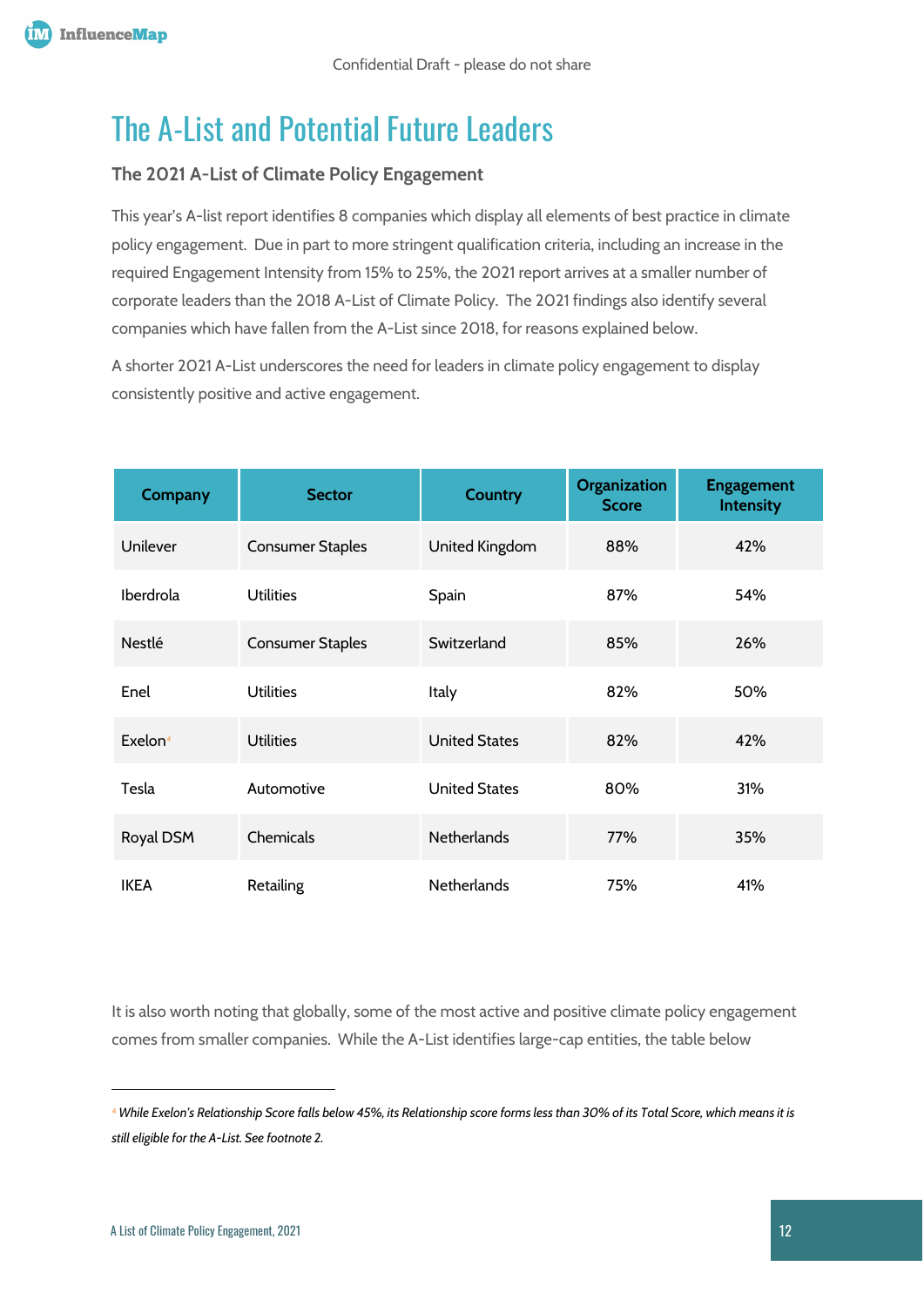identifies an additional eight leaders in climate policy engagement which do not fall within the top 300 of the Forbes 2000, but nevertheless meet most of the criteria for best practice.

| Company                                 | <b>Sector</b>      | <b>Country</b>       | <b>Organization</b><br><b>Score</b> | <b>Engagement</b><br><b>Intensity</b> |
|-----------------------------------------|--------------------|----------------------|-------------------------------------|---------------------------------------|
| <b>EDP</b>                              | <b>Utilities</b>   | Portugal             | 87%                                 | 34%                                   |
| Ørsted A/S                              | <b>Utilities</b>   | <b>Denmark</b>       | 85%                                 | 31%                                   |
| EnBW                                    | <b>Utilities</b>   | Germany              | 84%                                 | 29%                                   |
| <b>SSE</b>                              | <b>Utilities</b>   | United Kingdom       | 82%                                 | 41%                                   |
| Acciona                                 | <b>Industrials</b> | Spain                | 82%                                 | 22%                                   |
| Pacific Gas and<br><b>Electric Corp</b> | <b>Utilities</b>   | <b>United States</b> | 78%                                 | 53%                                   |
| Edison<br>International                 | <b>Utilities</b>   | <b>United States</b> | 77%                                 | 31%                                   |
| AkzoNobel                               | Chemicals          | <b>Netherlands</b>   | 76%                                 | 28%                                   |

- **Continued leaders in climate policy engagement**: Unilever, Iberdrola, Nestlé, Enel, Tesla, IKEA, Royal DSM, EnBW, SSE, and AkzoNobel all made the 2018 A-List of Climate Policy and remain leaders in climate policy engagement.
- **E** Companies that have moved from the A-List: Coca Cola, Apple, GlaxoSmithKline, and Deutsche Telekom were all named on the 2018 A-List, but currently have an Engagement Intensity below 25%. ABB and National Grid, while featured in the 2018 A-List, have Organization Scores falling below the 2021 cut-off of 75%. Siemens AG (distinct from *[Siemens Energy](https://influencemap.org/company/Siemens-Energy-596f90c1b0c19067a9648150a66b1fdb/projectlink/Siemens-Energy-in-Climate-Change-1160be21af3f0c9d86d272db547bc247) AG*) holds memberships to multiple obstructive groups such as the US Chamber of Commerce and National Association of Manufacturers. These companies do not meet the criteria for the 2021 A-List.
- New arrivals: US utility Edison International rose from InfluenceMap's 2018 Potential Leaders list to make the 2021 A-list. In addition, this year's A-List adds utilities Exelon, E.ON, Ørsted A/S, Pacific Gas and Electric, and Edison International, as well as industrial company Acciona.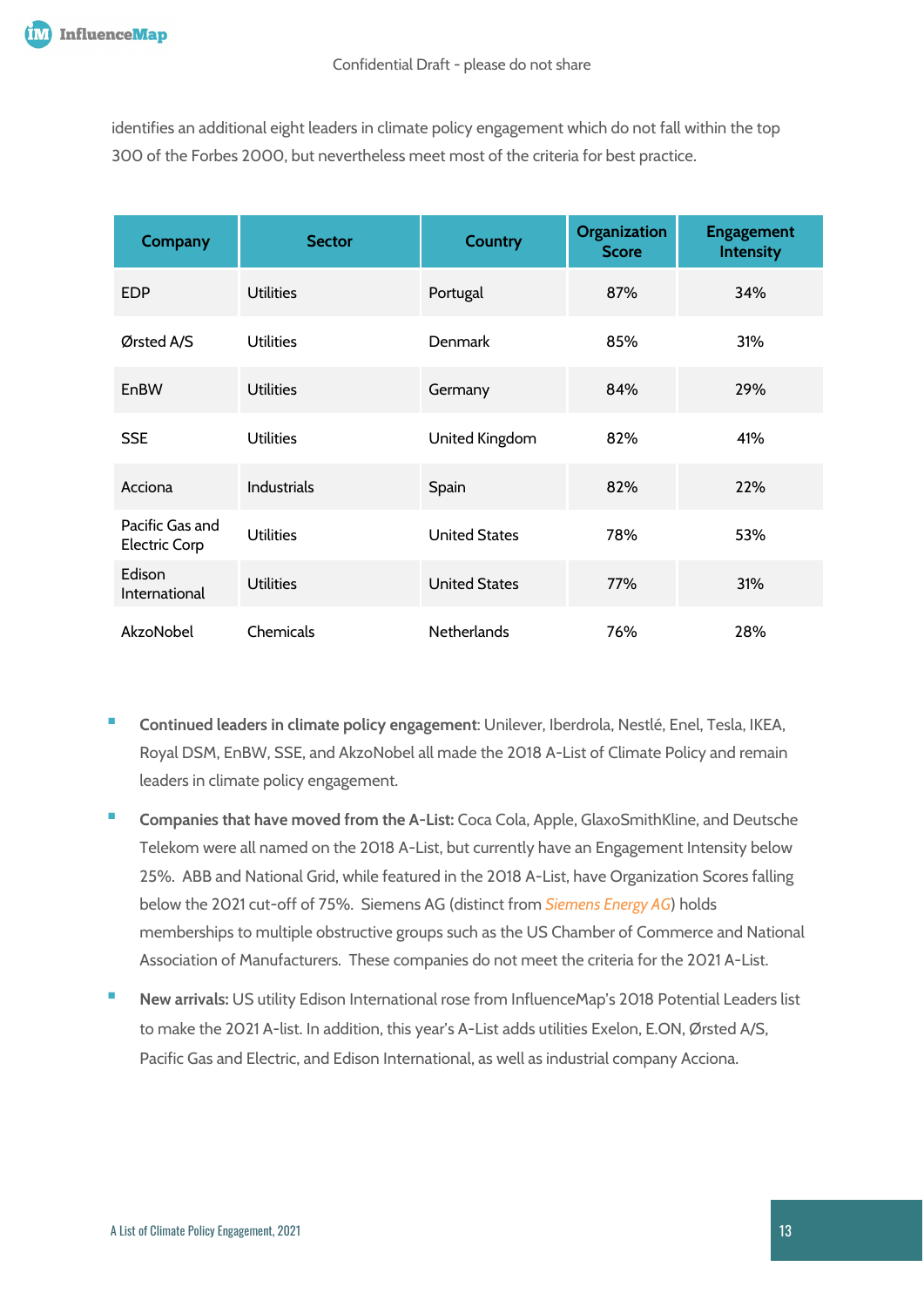#### **Potential Future Leaders**

A further list of 17 companies seem likely to be on the path to climate policy engagement leadership but are held back for a variety of reasons.

- Some companies retain links to industry groups strongly opposing climate policy, and have yet to take clear, public action to address misalignment – this holds back Microsoft and Salesforce.
- While some companies may be positive on climate, their advocacy is not strategic, as evidenced by a low Engagement Intensity (EI) – this holds back Apple, GlaxoSmithKline, Deutsche Telekom, Danone, Johnson and Johnson, and Takeda Pharmaceutical.
- **EXTEND IN Some companies may perform well in their sectors and are on the right path, but their climate** advocacy is not sufficiently ambitious for inclusion, as evidenced by a low Organization Score – this holds back Møller-Maersk (Maersk) and ABB.
- Additional companies, while engaging actively and positively with climate policy, fall below the top 25% of companies competing in their sector and region – this holds back European utilities Verbund, E.ON, and EDF.

| Company                  | <b>Sector</b>             | <b>Country</b>          | Organization<br><b>Score</b> | <b>Engagement</b><br><b>Intensity</b> | Comment                                                                                                                           |
|--------------------------|---------------------------|-------------------------|------------------------------|---------------------------------------|-----------------------------------------------------------------------------------------------------------------------------------|
| Microsoft                | Information<br>Technology | United<br><b>States</b> | 89%                          | 26%                                   | Holds memberships to<br>the US Chamber and<br>National Association of<br>Manufacturers (NAM),<br>where it serves on the<br>board. |
| GlaxoSmith-<br>Kline     | Healthcare                | United<br>Kingdom       | 89%                          | 14%                                   | Not strategically<br>engaged with climate<br>policy.                                                                              |
| Apple                    | Information<br>Technology | United<br><b>States</b> | 87%                          | 23%                                   | Not strategically<br>engaged with climate<br>policy.                                                                              |
| Salesforce               | Information<br>Technology | United<br><b>States</b> | 85%                          | 25%                                   | Holds memberships in<br>the US Chamber,<br>California Chamber of<br>Commerce, and NAM<br>where it serves on the<br>board.         |
| Takeda<br>Pharmaceutical | Healthcare                | Japan                   | 83%                          | 11%                                   | Not strategically<br>engaged with climate<br>policy.                                                                              |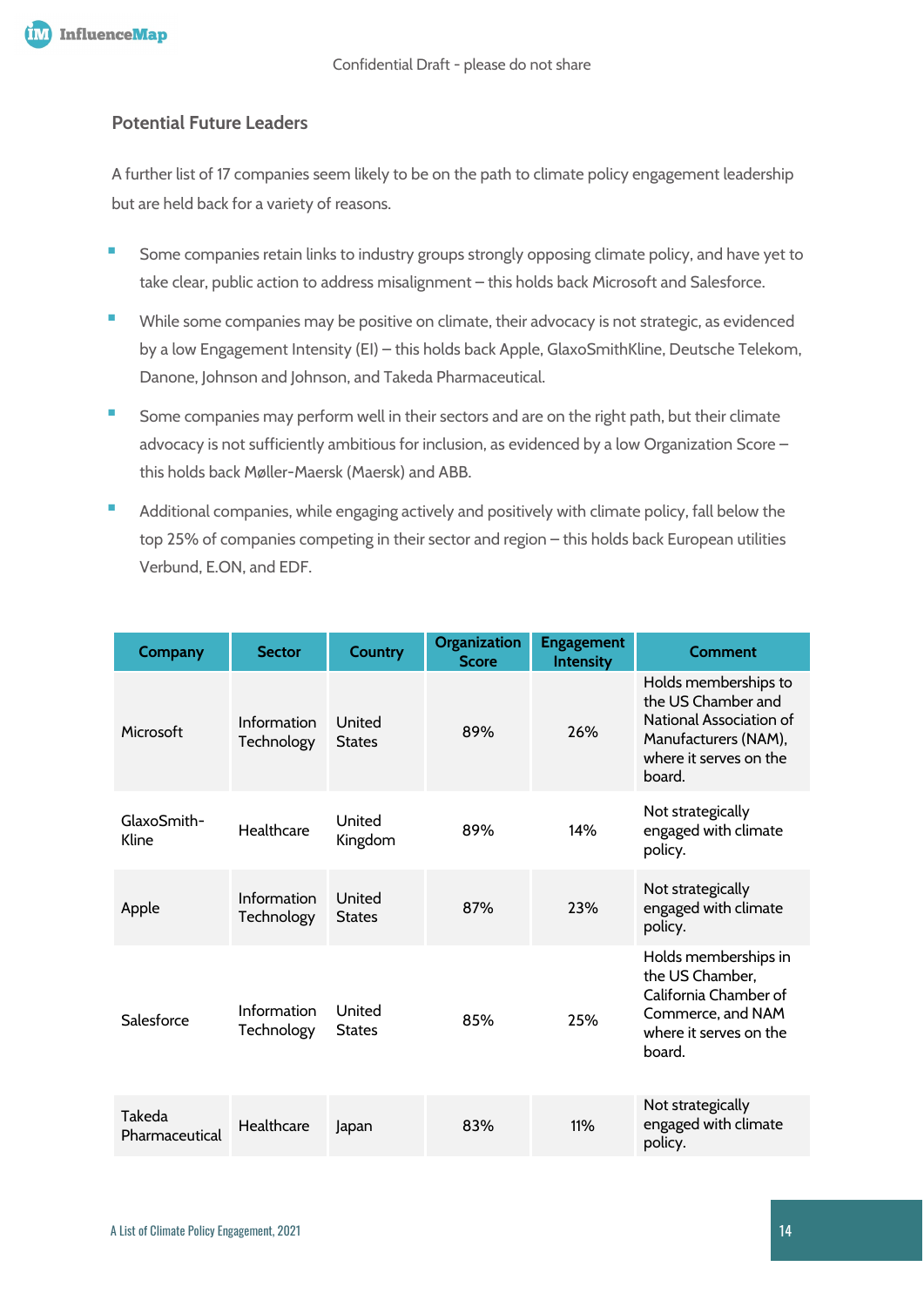| Siemens AG             | <b>Industrials</b>         | Germany                 | 83% | 41% | Holds memberships in<br>the US Chamber,<br>California Chamber of<br>Commerce, National<br>Mining Association, and<br>NAM.* (*See the 'Sector<br>Leadership' section for<br>further analysis of<br>Siemens AG.) |
|------------------------|----------------------------|-------------------------|-----|-----|----------------------------------------------------------------------------------------------------------------------------------------------------------------------------------------------------------------|
| <b>EDF</b>             | <b>Utilities</b>           | France                  | 82% | 46% | Competing in a sector<br>and region with higher-<br>performing peers.                                                                                                                                          |
| PepsiCo                | Consumer<br><b>Staples</b> | United<br><b>States</b> | 80% | 15% | Holds memberships in<br>the US Chamber,<br>California Chamber of<br>Commerce, and NAM.<br>Low El suggests not<br>strategically engaged<br>with climate policy.                                                 |
| Verbund                | <b>Utilities</b>           | Germany                 | 80% | 29% | Competing in a sector<br>and region with higher-<br>performing peers.                                                                                                                                          |
| Schneider<br>Electric  | Industrials                | France                  | 76% | 46% | Holds memberships in<br>the NAM and National<br>Mining Association.                                                                                                                                            |
| Aeon                   | Retailing                  | Japan                   | 76% | 14% | Not strategically<br>engaged with climate<br>policy.                                                                                                                                                           |
| E.ON                   | <b>Utilities</b>           | Germany                 | 76% | 47% | Competing in a sector<br>and region with higher-<br>performing peers.                                                                                                                                          |
| Danone                 | Consumer<br><b>Staples</b> | France                  | 75% | 14% | Not strategically<br>engaged with climate<br>policy.                                                                                                                                                           |
| Johnson and<br>Johnson | Healthcare                 | United<br><b>States</b> | 74% | 16% | Not strategically<br>engaged with climate<br>policy.                                                                                                                                                           |
| Maersk                 | Airlines and<br>Logistics  | <b>Denmark</b>          | 73% | 30% | OS suggests not<br>consistently positive on<br>climate policy.                                                                                                                                                 |
| <b>National Grid</b>   | <b>Utilities</b>           | United<br>Kingdom       | 73% | 21% | OS and EI suggest not<br>consistently positive on<br>and not sufficiently<br>engaged with climate<br>policy.                                                                                                   |
| <b>ABB</b>             | Industrials                | Switzerland             | 71% | 28% | OS suggests not<br>consistently positive on<br>climate policy.                                                                                                                                                 |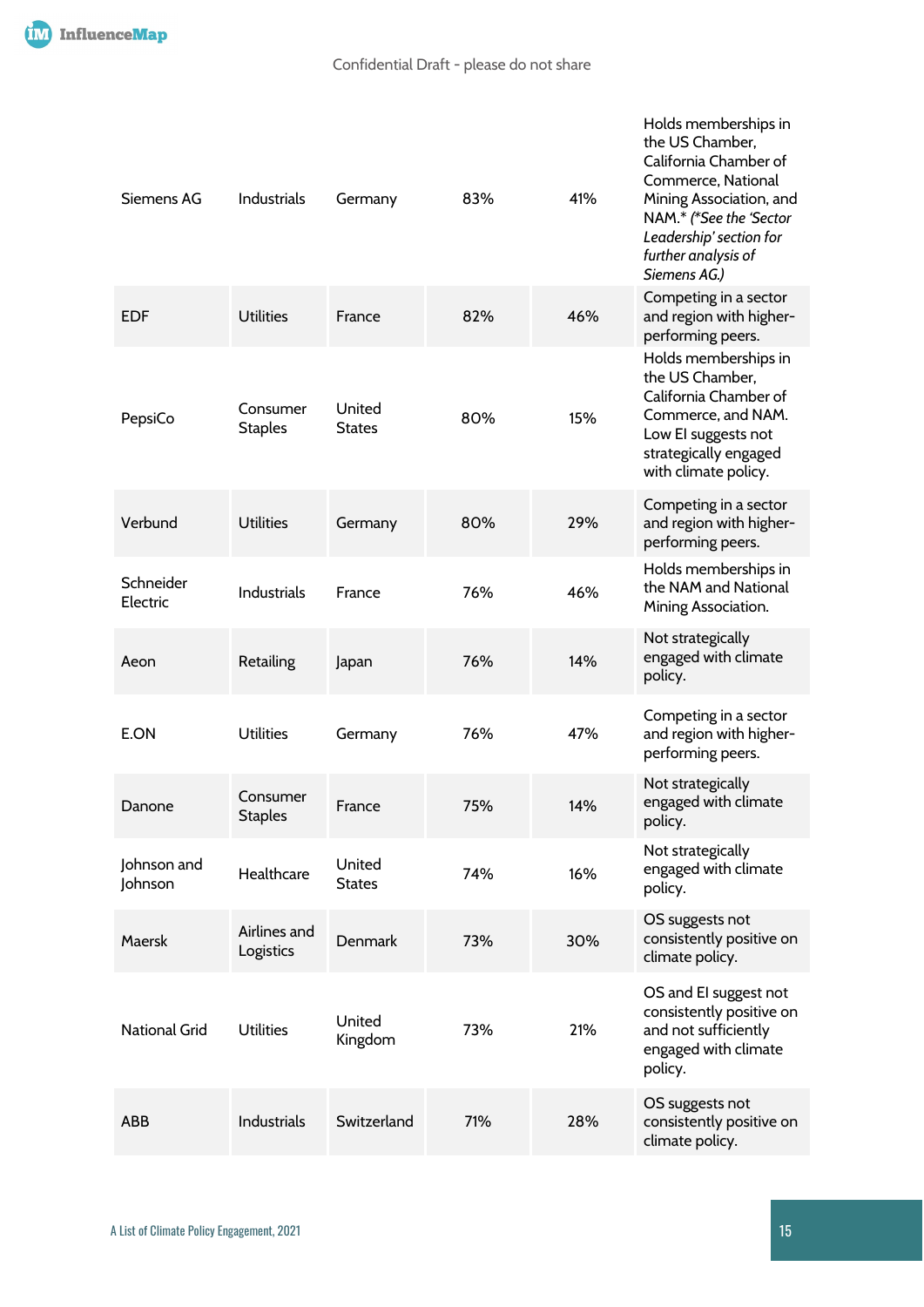## <span id="page-15-0"></span>Analysis and Implications for Climate Policy

#### **Sector Leadership**

Some companies stand out in their sector for positive engagement with climate policy, though they may not display the elements of best practice needed to qualify for the A-List or Potential Leaders list. These companies are nevertheless notable for leading their sector.\*

*\*All companies listed below rank within the Global Forbes 2000. Companies with an Engagement Intensity below 12% were excluded from this comparison, as this would suggest insufficient evidence of engagement for their Organization Score to be considered meaningful or representative.* 

**Transportation:** This covers the GICS Automotive and Airlines and Logistics sectors.

- Maersk stands out as a leading company from the Airlines and Shipping sectors, with increasingly positive climate policy engagement at a global level, while taking more mixed positions at an EU level. Maersk appears on the Potential Leaders list above.
- Tesla is the only company from the Automotive sector to make the 2021 A-List or Potential Leaders list. The company clearly seeks strong low-emission and electric vehicle policy.
- Tesla is followed by Volvo Group (OS 66%, EI 24%), Volkswagen (OS 65%, EI 36%), Volvo Cars (OS 62%, EI 12%), and Honda Motor (OS 62%, EI 30%), which each show more mixed positions on transport-related climate policy.

**Heavy Industry:** This covers the GICS Chemicals, Cement, Materials, and Steel sectors. Several active players are distinguished in this sector, while their peers show more negative or low-level engagement with climate policy globally.

- Large companies Schneider Electric (OS 76%, EI 45%) and Siemens AG (OS 83%, EI 41%) both appear on the Potential Leaders list. The companies show mostly positive and detailed engagement with climate policy in the EU. However, they continue to support powerful US industry associations such as the NAM, which remain highly opposed to climate policy in the US. In addition, Siemens AG formerly held controlling stake in Siemens Gamesa Renewable Energy SA, which increases its score.
- Additional active and positive engagement in the Industrials sector comes from smaller companies. Acciona (OS 82%, EI 22%) stands out as an emerging leader in the sector. In addition, AkzoNobel (OS 76%, EI 28%) shows highly positive engagement with climate policy.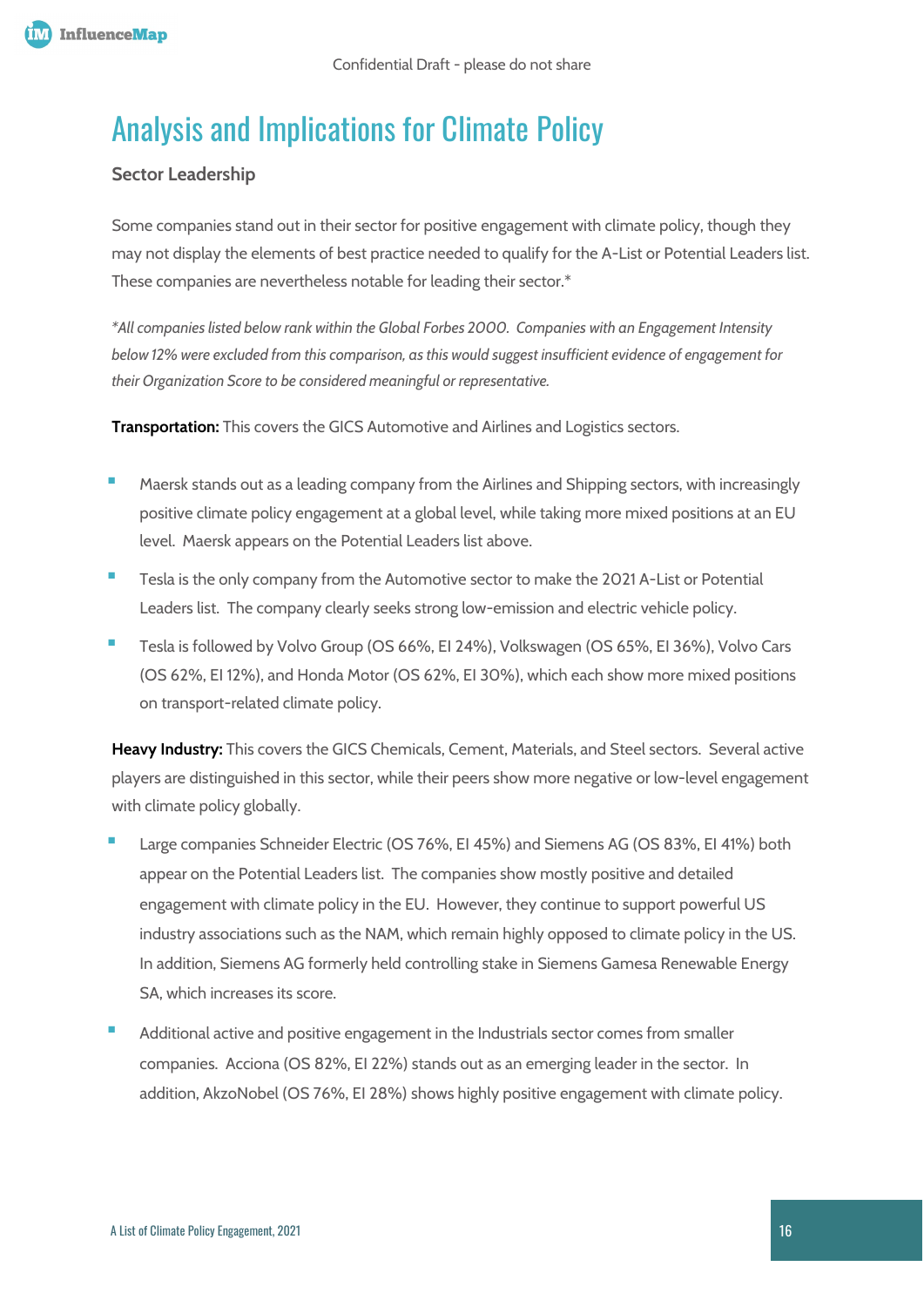Both companies have supported specific measures such as the removal of fossil fuel subsidies; AkzoNobel has also advocated for measures to drive low carbon *[investment](https://content.influencemap.org/evidence/-cac7310d5f6e665af5ea1bb682462184)* in shipping.

**Energy:** The GICS Energy sector is made entirely of oil, gas, and coal value chain companies, ranging from oilfield services, exploration and production, and transport to the integrated oil/gas majors.

- Royal Dutch Shell (Shell) (OS 69%, EI 57%) appears to engage more positively on climate policy than the other oil majors. Shell has supported policies such as the implementation of the *['Green](https://content.influencemap.org/evidence/-25aa59c2457400b7edcd030a8f3d2f95)  [Deal'](https://content.influencemap.org/evidence/-25aa59c2457400b7edcd030a8f3d2f95)* in the EU, the *[10 Point Plan](https://content.influencemap.org/evidence/-32a3bb1232537eb27e8bc13299f03b90)* for Green Industrial Revolution in the UK, and a more ambitious EU Emissions Trading System.
- Despite some positive engagement, Shell continues to promote oil and gas in the energy mix. In its response to the EU's 2030 Climate Target Plan in June 2020, Shell appeared to promote a *[weaker](https://content.influencemap.org/evidence/-db68da3e06de2d6ae56c6fe579c3f6d0)* GHG emissions target (50-55%) than that originally proposed by the Commission. In addition, any positive impact achieved by Shell's direct advocacy is likely undermined by the company's significant network of highly oppositional industry associations.

**Utilities:** While European utilities (EDF, Iberdrola, EnBW, EDP, Enel, SSE, Verbund, and E.ON) show high levels of positive engagement with climate policy in the EU, additional companies from this sector are engaging positively and actively with climate policy in their respective regions.

- In the US, electric power companies Pacific Gas and Electric Corp, Edison International, and Exelon Corp (OS 78%, 77%, and 77% respectively) lead the sector for engagement with climate policy, largely at the state level. All three companies have also supported policies such as a federal Clean Energy Standard as discussed in the 2021 infrastructure negotiations.
- While less positive than its global peers in this sector, AGL Australia (OS 66%, EI of 29%) appears broadly supportive of progressive climate policy at the national and state and level. However, the company has shown mixed support for specific policy measures to facilitate the energy transition. Its position on the long-term role for fossil fuels in the energy mix appears not to be aligned with IPCC guidelines.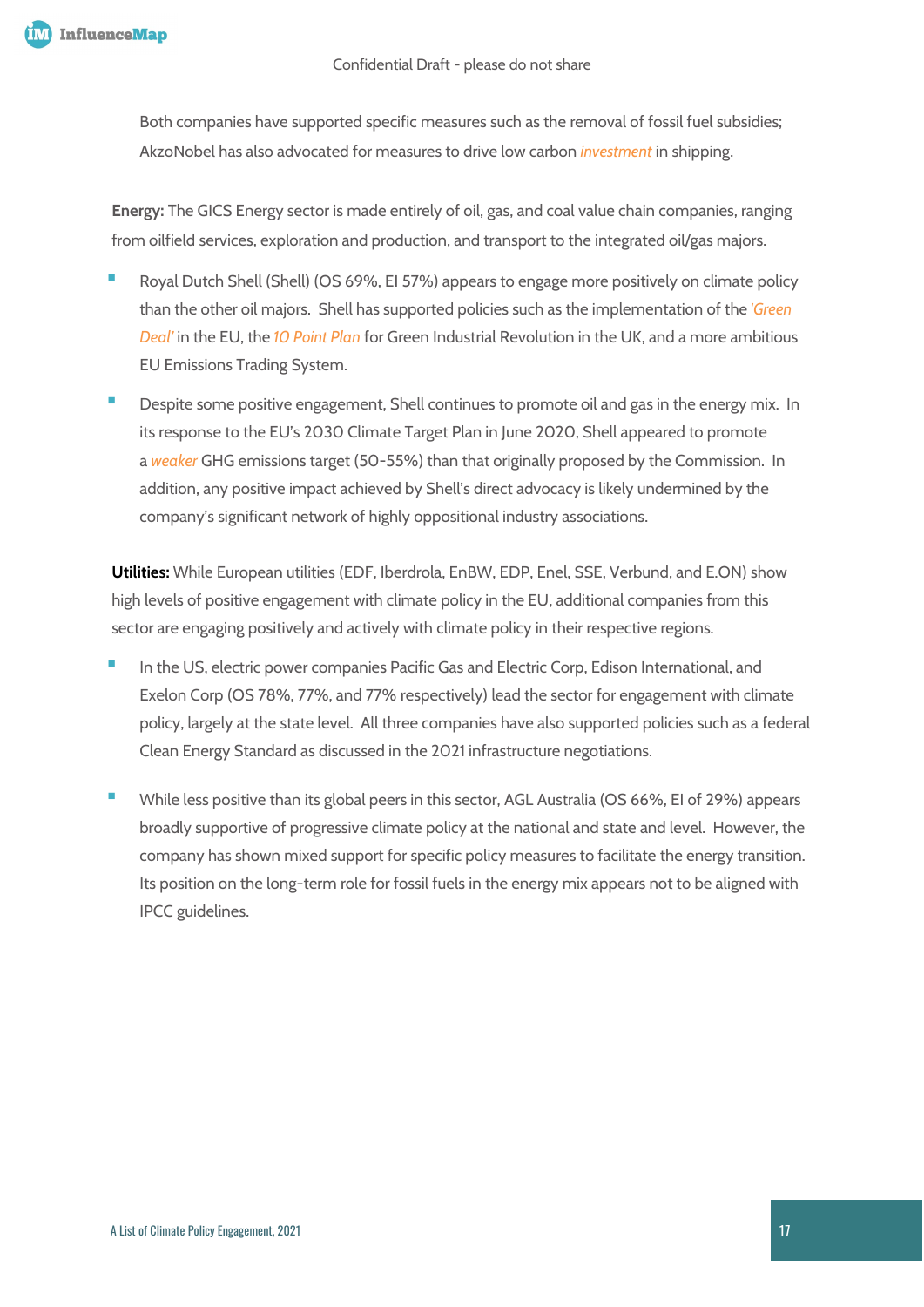

#### **Impact on Climate Policy**

European companies dominate the 2021 A-List of climate policy, forming 5 of the 8 corporates, accompanied by 2 US and 1 UK-based company. The additional list of smaller climate policy leaders shows the same results, with 5 Europe-based, 2 US, and 1 UK-based company. US companies appear held back by their continued membership in obstructive industry groups and/or their relatively low engagement with US climate policy. The Potential Leaders list adds two companies from Japan – Aeon and Takeda Pharmaceutical – which display positive but insufficient activity on climate policy.

In the EU, many utilities are active and positive on climate policy. This contrasts with the power sector in both the US and Japan, where few utilities display elements of climate policy leadership. In the US, Information Technology (IT) companies such as Apple (EI of 23%) appear positive on climate policy, although their level of engagement does not meet that of European leaders such as Unilever (EI of 42%) and IKEA (EI of 41%). In addition, US-based IT companies such as Microsoft and Salesforce retain links to highly obstructive industry groups such as the US Chamber of Commerce and National Association of Manufacturers, which share an Organization Score of 27% and which both lobby on climate policy far more actively than the Tech companies.

**The dominance of European companies in this report likely corresponds with the leadership of the EU on climate.** The relative support for ambitious climate policy by the corporate sector in the EU and U.K. goes a long way to explain the policy gap since the Paris Agreement between European countries and regions such as the US, Japan, Australia, and Canada.

Given that the majority of 2021 A-List and 'Potential Leaders' companies host their headquarters in the EU, US, and Japan, the following summarizes the state of play in climate policy in each of these three regions:*[5](#page-17-0)*

**European Policymakers** are attempting to increase the ambition of EU climate policy after setting the target of climate neutrality by 2050 through the Climate Law in 2020. In April 2021, the EU raised its 2030 GHG reduction target from 40% to a net target of at least 55%. To achieve this increased short-term goal, in July 2021 policymakers released the "Fit for 55" package, which proposes a raft of legislative initiatives including reforms to the EU's flagship carbon pricing policy – the EU Emissions Trading System — as well as new measures such as the Carbon Border Adjustment Mechanism. Policymakers will shape the "Fit for 55" package over the next two years.

<span id="page-17-0"></span><sup>5</sup> *This report focuses on the US, EU, and Japan given the evolution of InfluenceMap's scoring universe and partner network. However, the next A-List Report will consider companies from additional regions. Should any civil society groups – particularly those representing regions not featured in this report – have an interest in collaboration, InfluenceMap invites them to reach out.*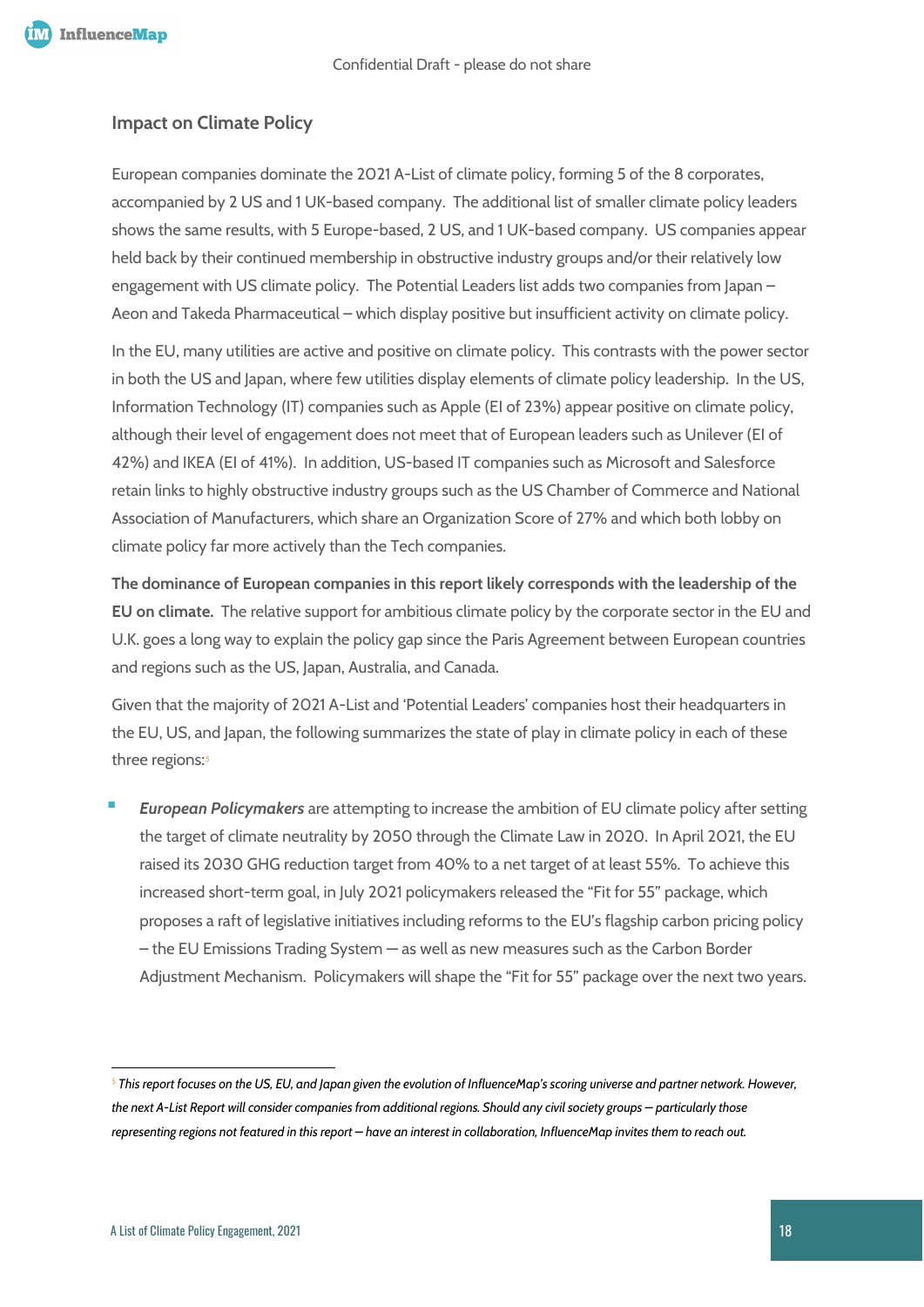- **United States** President Joe Biden announced a new Nationally Determined Contribution (NDC) for the US under the Paris Agreement in April 2021, proposing a 50-52% reduction from 2005 levels of economy-wide net GHG pollution by 2030. To help achieve this goal, policymakers are currently negotiating a range of climate provisions, such as a national Clean Energy Standard (CES) and methane fee, within a wider infrastructure package. In addition, Biden signed an executive order on August 5<sup>th</sup> setting a non-binding target for 50% of all new vehicle sales to be zero-emissions by 2030. On the same day, the US EPA proposed that from 2023, new cars will be required to emit 10% less GHGs compared to the previous year, followed by a 5% efficiency increase each year from 2024 through 2026. This follows the Trump administration's fuel economy requirements of only 1.5% annual increases through 2026.
- Japan announced its updated NDC in April 2021, aiming for a 46% reduction in GHG emissions by 2030 from 2013 levels, up from its earlier goal of 26%. It added that Japan would continue trying for a higher cut of 50%. This follows Japan's announcement in October 2020 setting a target for carbon neutrality by 2050, a shift in position under the new Prime Minister Yoshihide Suga. Japan is currently finalizing its basic energy plan (revised every 3-4 years). The draft published in July 2021 indicates that renewables should account for 36-38% of power supplies in 2030, an increase from the previous target of 22-24%. The use of coal is reduced to 19% from 26%, while Liquified National Gas (LNG) is set at 41%, down from 56%, and the nuclear target remains unchanged at 20-22%.

The table below offers recent examples of A-List companies' engagement with climate policy, as described above, in the country/region where they primarily operate:

| In 2020, all EU-based A-List<br>US-based A-Listers Tesla &<br>While Aeon and Takeda<br>companies supported raising<br>Exelon have supported various<br>Pharmaceutical did not<br>the EU 2030 GHG reduction<br>strands of climate policy,<br>qualify for the A-List due to<br>target to 55%. In addition, A-<br>including a national CES in 2021.<br>relatively low engagement,<br>List utilities Iberdrola & Enel<br>the companies show highly<br>advocated for reforms to<br>positive support for Japanese<br>In recent years, both have<br>increase the ambition of the<br>supported carbon pricing<br>climate policy. Aeon's senior<br>EU ETS.<br>mechanisms such as a federal<br>executives have repeatedly<br>requested the Japanese Prime<br>carbon fee or tax, as well as<br>From 2018-2021. Unilever.<br>Minister and other<br>measures to electrify transport.<br>IKEA, and Acciona advocated<br>In March 2021, Tesla supported<br>government officials to set<br>for energy transition<br>litigation that would reinstate<br>ambitious national 2030<br>measures such as the<br>targets for renewable energy<br>Obama-era penalties for<br>removal of fossil fuel<br>breaching fuel economy<br>and emissions reductions.<br>subsidies. | <b>EU &amp; UK</b> | บร         | Japan |
|--------------------------------------------------------------------------------------------------------------------------------------------------------------------------------------------------------------------------------------------------------------------------------------------------------------------------------------------------------------------------------------------------------------------------------------------------------------------------------------------------------------------------------------------------------------------------------------------------------------------------------------------------------------------------------------------------------------------------------------------------------------------------------------------------------------------------------------------------------------------------------------------------------------------------------------------------------------------------------------------------------------------------------------------------------------------------------------------------------------------------------------------------------------------------------------------------------------------------------------------------|--------------------|------------|-------|
|                                                                                                                                                                                                                                                                                                                                                                                                                                                                                                                                                                                                                                                                                                                                                                                                                                                                                                                                                                                                                                                                                                                                                                                                                                                  |                    | standards. |       |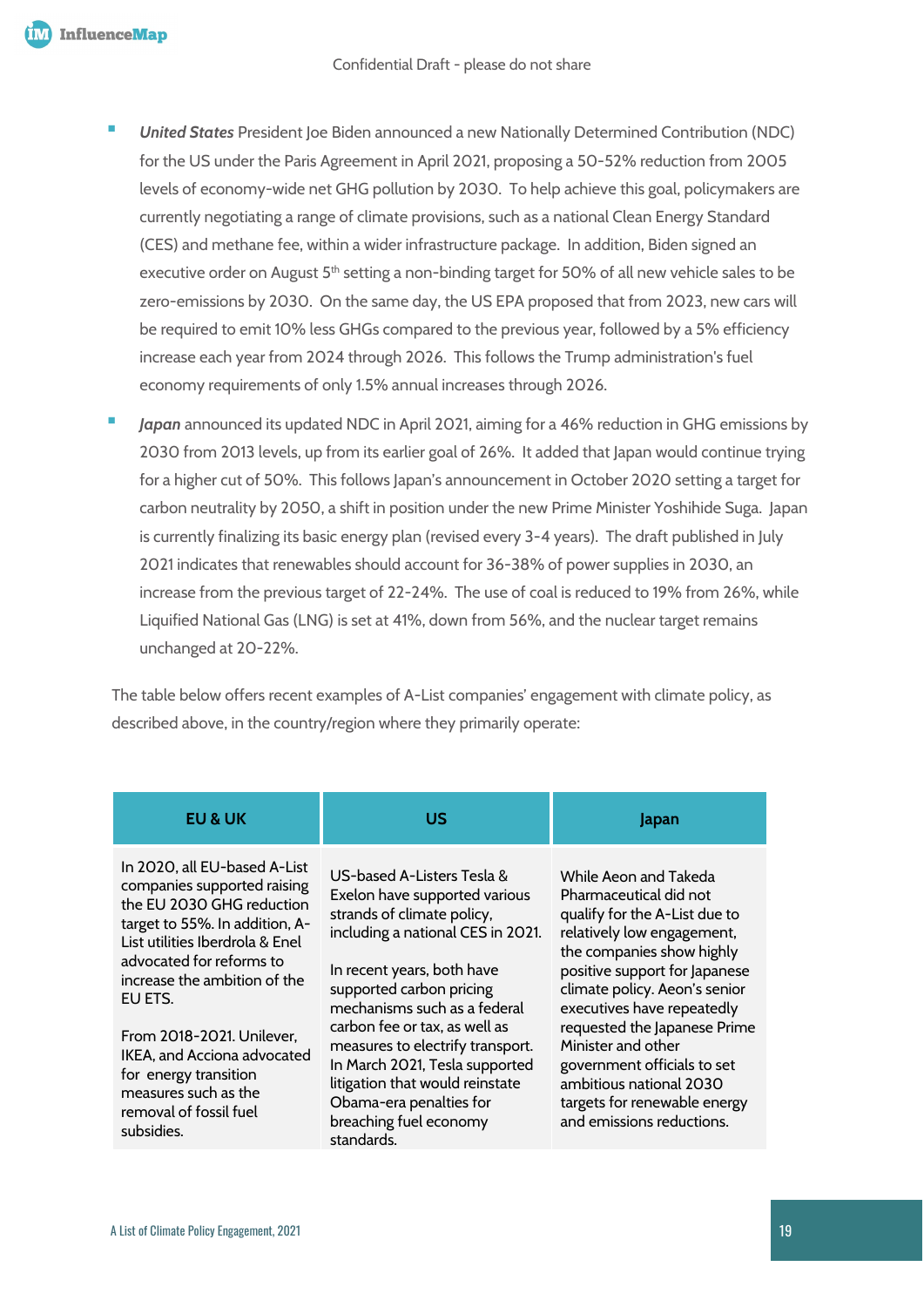

#### **The Role of Industry Groups**

Powerful industrial associations are instrumental in shaping climate and energy policy. InfluenceMap analysis has found that industry groups, more than individual companies, conduct most of the effective lobbying in their respective regions. In fact, in regions like Japan & Korea, they dominate climate policy engagement, explaining the poor engagement intensity of companies in these regions and their absence from the A-list.

In the US, cross-sector industry groups like the US Chamber of Commerce and National Association of Manufacturers remain largely opposed to climate policy. These companies played a central role rolling back climate regulations between 20216-2020. Evidence suggests there are making continued efforts to weaken or water down climate policy under negotiation in the country. This trend explains the absence of many US companies from the A-List, and critically, the lack of progress in US policy over the last decade.

The investor agenda is now firmly focused on getting companies to manage their climate policy engagement in line with the Paris Agreement and their own climate goals, with a clear emphasis on industry association misalignment. In 2021, investors are filing record numbers of resolutions specifically calling for 'Paris-aligned' policy engagement, which includes indirect engagement through industry associations.

Despite the global trend of industry group opposition to binding climate policy, InfluenceMap's research has identified several industry associations representing clear exceptions. The following highscoring industry associations represent positive and active engagement with climate policy and are chosen from InfluenceMap's scoring system of 150 associations: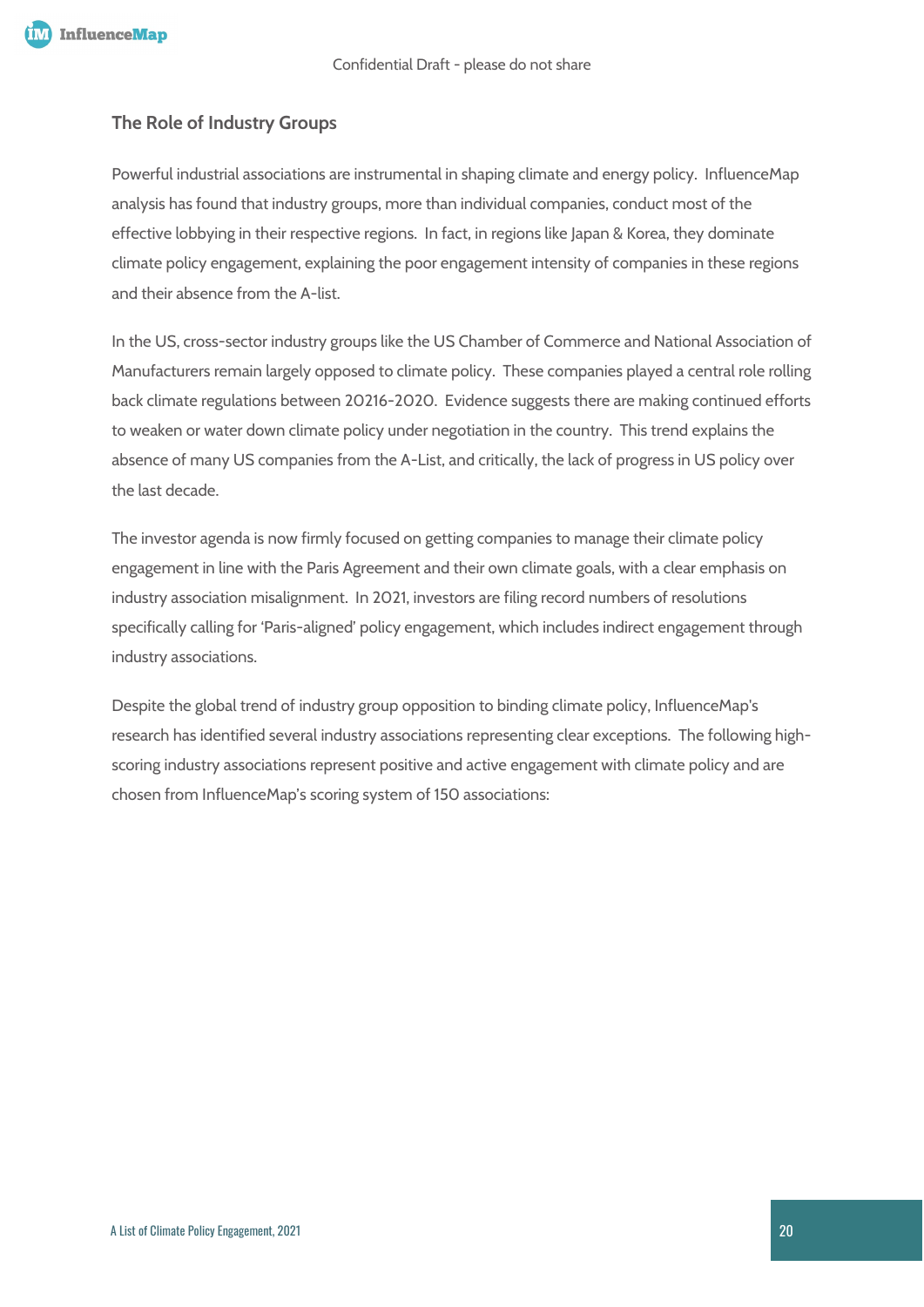| <b>Industry Group</b>                                                                                                                                                                                                                                                                                                                                                                                                                                                                                                          | <b>Region</b> | <b>OS</b> | EI  | <b>A-List Corporate</b><br><b>Members</b>                                                           |
|--------------------------------------------------------------------------------------------------------------------------------------------------------------------------------------------------------------------------------------------------------------------------------------------------------------------------------------------------------------------------------------------------------------------------------------------------------------------------------------------------------------------------------|---------------|-----------|-----|-----------------------------------------------------------------------------------------------------|
| The Corporate Leaders Group (CLG Europe and<br>UK) engages actively and positively on climate-<br>related regulations in the EU and UK. The CLG<br>supported the EU's 2030 55% GHG emissions<br>reduction target and advocated in favor of the UK's<br>2030 68% GHG emissions reduction target. The<br>CLG has also supported reforms to the EU ETS to<br>increase its effectiveness and strongly supported<br>the transition of the energy mix, including<br>advocating for the decarbonization of heavy<br>industry in 2021. | UK, EU        | 93%       | 45% | Corporate leader<br>members:<br>EDF, IKEA,<br>Iberdrola, and<br>Unilever                            |
| <b>Eurelectric's engagement with climate policy in</b><br>the EU has shifted considerably since 2017,<br>showing increasingly positive advocacy on<br>regulatory strands such as the Climate Law,<br>Renewable Energy Directive, and Energy Taxation<br>Directive. In 2021, Eurelectric submitted<br>comments to the EU commission supporting the<br>EU Carbon Border Adjustment Mechanism and a<br>more ambitious EU Emissions Trading Scheme.                                                                                | EU            | 76%       | 56% | Corporate leader<br>members:<br>EnBW, E.ON, EDF,<br>EDP, Enel,<br>Iberdrola, SSE,<br>Tesla, Verbund |
| The Confederation of British Industry (CBI), like<br>Eurelectric, has become increasingly positive in its<br>positioning on climate policy. While it appears to<br>maintain somewhat cautious positions toward<br>carbon taxes and emissions trading, CBI's 2021<br>Green Recovery Roadmap supported a raft of<br>policies to decarbonize the economy, including<br>support for a delivery plan for the phase out of<br>internal combustion engines by 2030 and a ban<br>on new fossil gas boilers by 2035.                    | <b>UK</b>     | 73%       | 37% | Corporate leader<br>members:<br>AkzoNobel, EDF,<br>Unilever, SSE,<br>Ørsted A/S                     |